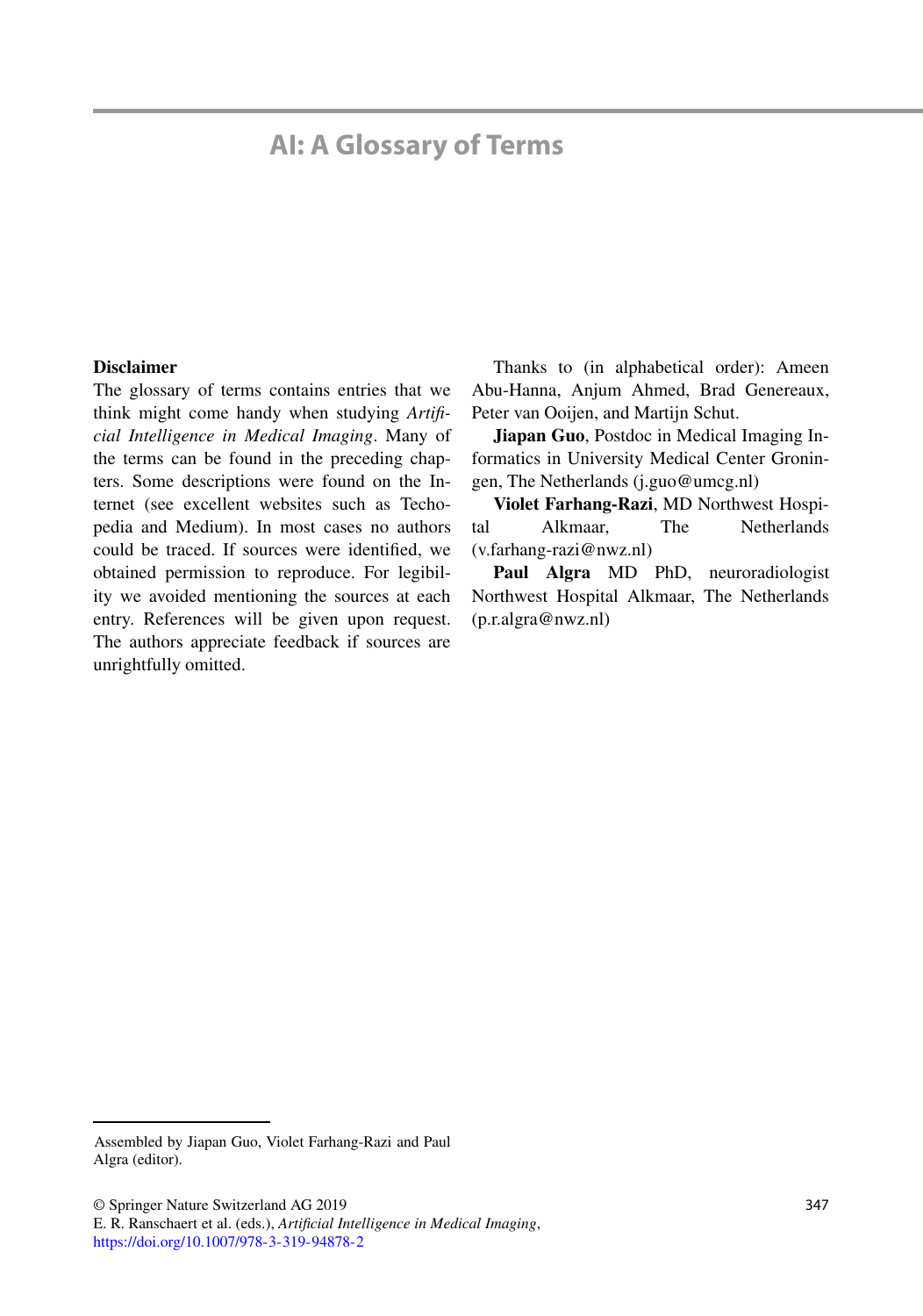# **Glossary**

# **A**

- **Algorithm** A formula or set of rules (or procedure, processes, or instructions) for solving a problem or for performing a task. In Artificial Intelligence, the algorithm tells the machine how to find answers to a question or solutions to a problem. In machine learning, systems use many different types of algorithms. Common examples include decision trees, clustering algorithms, classification algorithms, or regression algorithms.
- **AlexNet** The name of a neural network that won the ImageNet Large Scale Visual Recognition Challenge in 2012. It is named after Alex Krizhevsky, then a computer science PhD student at Stanford University. See *ImageNet.*
- **AlphaGo** AlphaGo is the first computer program that defeated a professional player on the board game Go in October 2015. Later in October 2017, AlphaGo's team released its new version named AlphaGo Zero which is stronger than any previous human-championdefeating versions. Go is played on 19 by 19 board which allows for  $10^{171}$  possible layouts (chess  $10^{50}$  configurations). It is estimated that there are  $10^{80}$  atoms in the universe.
- **Analogical Reasoning** Solving problems by using analogies, by comparing to past experiences.
- **Anonymization** The process in which data is de-identified as part of a mechanism to submit data for machine learning.

**Area under curve (AUC)** The area under a curve between two points is calculated by performing the definite integral. In the context of a receiver operating characteristic for a binary classifier, the AUC represents the classifier's accuracy.

- **Artificial Intelligence (AI)** Artificial intelligence (or machine intelligence) refers to systems that display intelligent behavior by analyzing their environment and taking actions—with some degree of autonomy—to achieve specific goals. AI-based systems can be purely software-based, acting in the virtual world (e.g., voice assistants, image analysis software, search engines, speech and face recognition systems) or AI can be embedded in hardware devices (e.g., advanced robots, autonomous cars, drones, or Internet of Things applications). The term AI was first coined by John McCarthy in 1956.
- **Artificial Intelligence complete** AI-complete, which is short for Artificial Intelligence complete or sometimes called AI-hard, describes the complexity of the computational problems is equal to that of the entire AI problem which aims at producing a general computerized system with the human-level intelligence. An AI-complete problem addresses the fact that the problem cannot be easily solved by a simple specific algorithm.
- **Artificial Intelligence Winters (AIWI)** Artificial Intelligence Winters are periods of time during which artificial intelligence experienced reduced fundings for researches

<sup>©</sup> Springer Nature Switzerland AG 2019

E. R. Ranschaert et al. (eds.), *Artificial Intelligence in Medical Imaging*, <https://doi.org/10.1007/978-3-319-94878-2>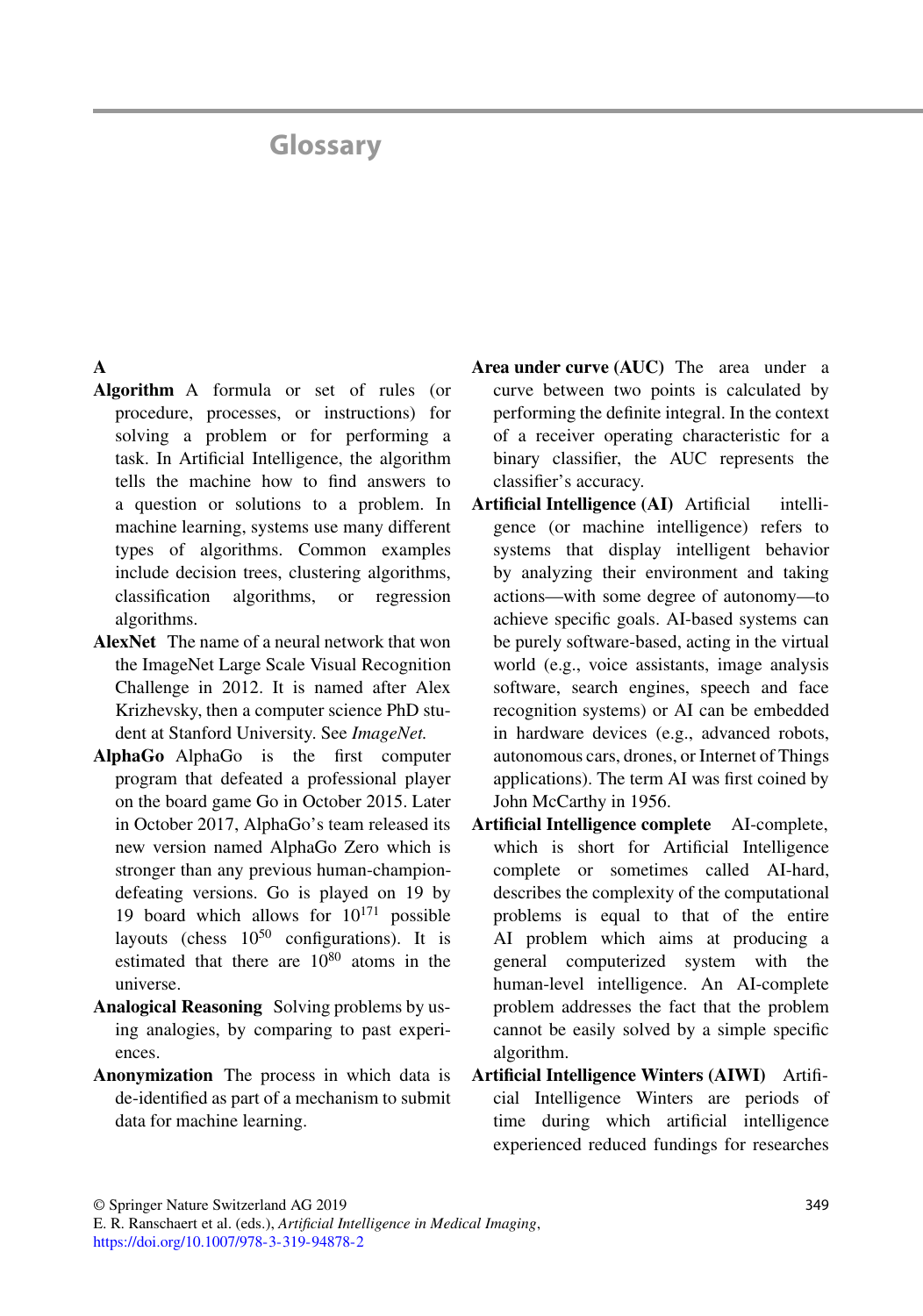and low interest from the public. Two major winter periods were in 1974–1980 and 1987– 1993. AIW are the result of inflated, unreal expectations.

- **Artificial General Intelligence (AGI)** Artificial general intelligence as opposed to narrow intelligence, also known as complete, strong, super intelligence, Human Level Machine Intelligence, indicates the ability of a machine that can successfully perform any tasks in an intellectual way as the human being. Artificial superintelligence is a term referring to the time when the capability of computers will surpass humans.
- **Artificial Superintelligence (ASI)** Artificial superintelligence is a term referring to the time when the capability of computers will surpass humans. "Artificial intelligence," which has been much used since the 1970s, refers to the ability of computers to mimic human thought. Artificial superintelligence goes a step beyond and posits a world in which a computer's cognitive ability is superior to a human's.
- **Artificial Narrow Intelligence (ANI)** Artificial Narrow Intelligence, also known as weak or applied intelligence, represents most of the current artificial intelligent systems which usually focus on a specific task. Narrow AIs are mostly much better than humans at the task they were made for: for example, look at face recognition, chess computers, calculus, and translation. The definition of artificial narrow intelligence is in contrast to that of strong AI or artificial general intelligence, which aims at providing a system with consciousness or the ability to solve any problems. Virtual assistants and AlphaGo are examples of artificial narrow intelligence systems.
- **Artificial Neural Network (ANN)** Artificial Neural Network (ANN) is a computational model in machine learning, which is inspired by the biological structures and functions of the mammalian brain. Such a model consists of multiple units called artificial neurons which build connections between each other to pass information. The advantage of such a model is that it progressively "learns" the

tasks from the given data without specific programing for a single task.

- **Artificial Neuron** An artificial neuron is a digital construct that seeks to simulate the behavior of a biological neuron in the brain. Artificial neurons are typically used to make up an artificial neural network—these technologies are modeled after human brain activity.
- **Asimov** Isaac Asimov's Three Laws are as follows: (1) A robot may not injure a human being. (2) A robot must obey orders, unless they conflict with law number one. (3) A robot must protect its own existence, as long as those actions do not conflict with either the first or second law.
- **Association** Subcategory of unsupervised learning. It can be best explained by market basket analysis (MBA). MBA attempts to identify association/relation between various items that have been chosen by a particular shopper and placed in their respective baskets (real or virtual). The output value from this lies in cross marketing of products and customer behavior analysis. Association is the generalization of m.b.a. Example: there is a good chance that a customer will buy bread if he has already bought milk and eggs.
- **Augmented Intelligence** Augmented Intelligence is the intersection of machine learning and advanced applications, where clinical knowledge and medical data converge on a single platform. The potential benefits of Augmented Intelligence are realized when it is used in the context of workflows and systems that healthcare practitioners operate and interact with. Unlike Artificial Intelligence, which tries to replicate human intelligence, Augmented Intelligence works with and amplifies human intelligence.
- **Autoregressive Model** An autoregressive model is a time series model that uses observations from previous time steps as input to a regression equation to predict the value at the next time step. In statistics and signal processing, an autoregressive model is a representation of a type of random process. It is used to describe certain time-varying processes in nature, economics, etc.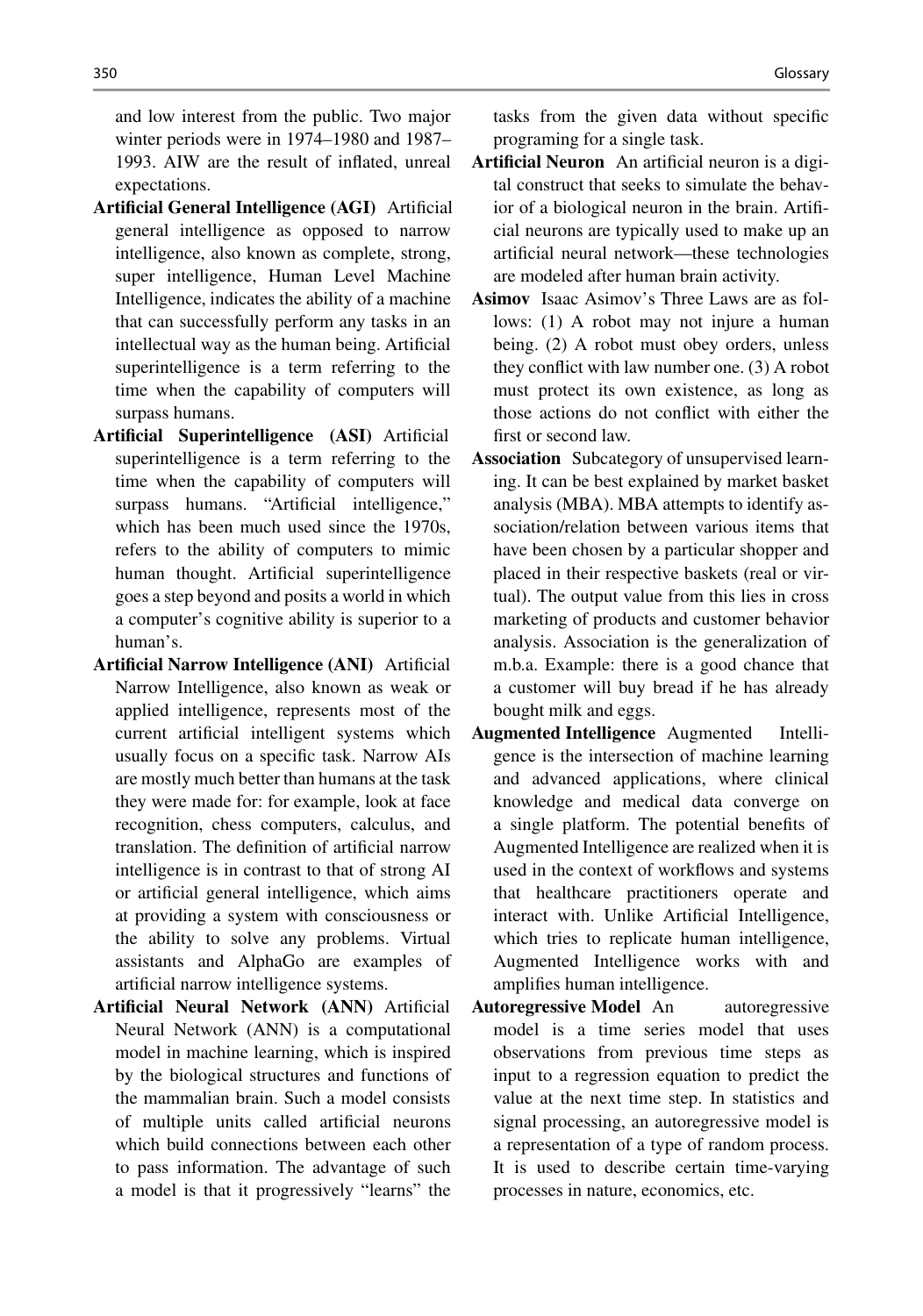### **B**

- **Backpropagation** Backpropagation, also called "backward propagation of errors," is an approach that is commonly used in the training process of the deep neural network to reduce errors. It allows the machine learning algorithm to adjust itself according to looking at its past function. It involves the calculation of errors between prediction and the target values, the computation of the gradient of the error function, and then the update of the weights. Seen also *feedforward neural network.*
- **Backward Chaining** Backward chaining, also called goal-driven inference technique, is an inference approach that reasons backward from the goal to the conditions used to get the goal. Backward chaining inference is applied in many different fields, including game theory, automated theorem proving, and artificial intelligence.
- **Batch Normalization** A preprocessing step where the data are centered around zero, and often the standard deviation is set to unity.
- **Bayesian Filter** A Bayesian filter is a program using Bayesian logic. It is used to evaluate the header and content of email messages and determine whether or not it constitutes spam unsolicited email or the electronic equivalent of hard copy bulk mail or junk mail. A Bayesian filter works with probabilities of specific words appearing in the header or content of an email. Certain words indicate a high probability that the email is spam, such as Viagra and refinance.
- **Bayesian Network** A Bayesian Network, also called Bayes Network, belief network, or probabilistic directed acyclic graphical model, is a probabilistic graphical model (a statistical model) that represents a set of variables and their conditional dependencies via a directed acyclic graph (see *DAG*).

**Biased algorithm** See *Inadvertent effects of AI.*

**Big Data** The term big data is used when traditional data mining and handling techniques cannot uncover the insights and meaning of the underlying data. Data that are unstructured or time sensitive or simply very large cannot be processed by relational database engines. This type of data requires a different processing approach which uses massive parallelism on readily available hardware.

- **Blockchain** Blockchain is a distributed system that records transactions across all users in an expanding chain of encrypted blocks. Blockchain builds a decentralized ledger that indicates every user has the same copy of the record. The records cannot be easily altered unless all of them are altered. Blockchain was invented in 2008 for the use of cryptocurrency bitcoin as a public transaction ledger. Such a system also shows its potential applications in different fields regarding the recording of events, medical records, and other record management systems.
- **Boolean neural network** Boolean neural network is an artificial neural network approach which only consists of Boolean neurons (and, or, not). Such an approach reduces the use of memory space and computation time. It can be implemented to the programmable circuits such as FPGA (Field-Programmable Gate Array or Integrated circuit).

## **C**

- **Caffe** Caffe is short for Convolutional Architecture for Fast Feature Embedding which is an open source deep learning framework developed in Berkeley AI Research. It supports many different deep learning architectures and GPU-based acceleration computation kernels.
- **Case-Based Reasoning (CBR)** Case-Based Reasoning is a way to solve a new problem by using solutions to similar problems. It has been formalized to a process consisting of case retrieve, solution reuse, solution revise, and case retention.
- **CE Marking** A certification marking indicating conformity with standards for products sold within the European Economic Area. In the context of medical devices, CE Marking is similar to US Food and Drug Administration approval.
- **Central processing unit (CPU)** Central processing unit is the electronic circuit within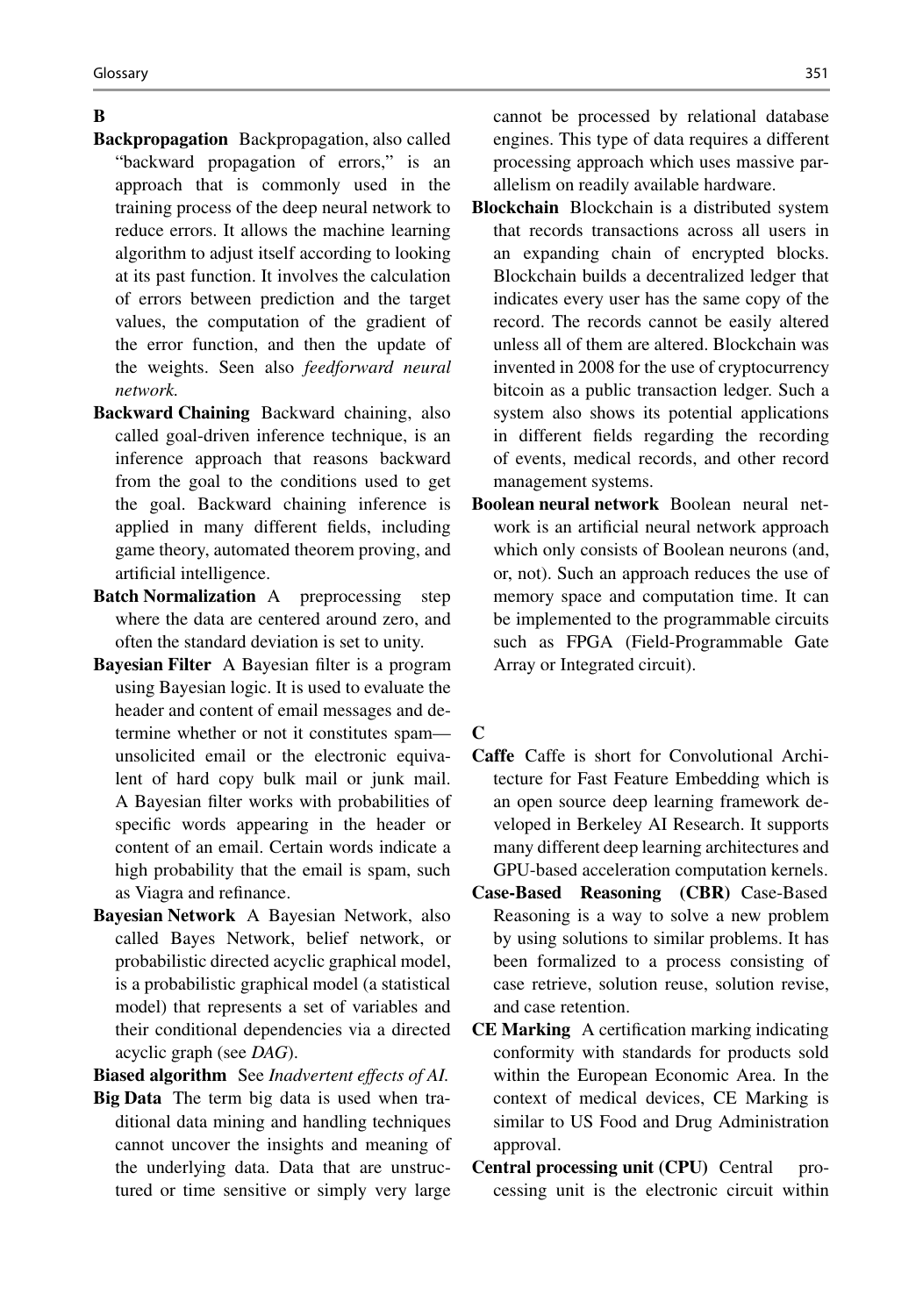that carries out the instructions of a computer program by performing the basic arithmetic, logical, control, and input/output operations specified by the instructions (see also *GPU*).

- **Chatbot** Chatbot, also known as interactive agent, is an artificial intelligence system that uses natural language processing techniques to conduct a conversation via audio or texts. The most recognizable examples of chatbots are Apple's Siri, Microsoft's Cortana, and Amazon's Alexa.
- **Classification** Classification is a general process for categorization which assigns a label to the samples. A classification system is an approach to accomplish categorization of samples.
- **Clinical Decision Support (CDS)** A clinical decision support system is a health information technology system that is designed to provide physicians and other health professionals with clinical decision support, that is, assistance with clinical decisionmaking tasks.
- **Cloud** The cloud is a general metaphor that is used to refer to the Internet. Initially, the Internet was seen as a distributed network and then with the invention of the World Wide Web as a tangle of interlinked media. As the Internet continued to grow in both size and the range of activities it encompassed, it came to be known as "the cloud." The use of the word cloud may be an attempt to capture both the size and nebulous nature of the Internet.
- **Cloud Computing** Cloud Computing enables access to and usage of shared computer resources that can be provisioned with minimum management effort. The cloud is a general metaphor to refer to a group of networked computer resources that could provide computing services to avoid up-front IT infrastructures costs.
- **Clustering** Clustering is a task to organize data into groups based on certain properties. Clustering analysis is widely used in data mining for pattern recognition, image analysis, and computer graphics, among others.
- **Cognitive computing** Cognitive computing is used to refer to the systems that simulate

the human brain to help with the decisionmaking. It uses self-learning algorithms that perform tasks such as natural language processing, image analysis, reasoning, and human–computer interaction. Examples of cognitive systems are IBM's Watson and Google DeepMind.

- **Cohort** A sample in a clinical study (conducted to evaluate a machine learning algorithm, for example) where it is followed prospectively or retrospectively and subsequent status evaluations with respect to a disease or outcome are conducted to determine which initial participants' exposure characteristics (risk factors) are associated with it.
- **Computer-Aided Detection/Diagnosis (CAD)** Computer-aided detection (CAD), or computer-aided diagnosis (CADx), uses computer programs to assist radiologists in the interpretation of medical images. CAD systems process digital images for typical appearances and highlight suspicious regions in order to support a decision taken by a professional.
- **Common Data Element (CDE)** Common Data Element is a tool to support data management for clinical research.
- **Convolution** The process of filtering. A filter (or equivalently: a kernel or a template) is shifted over an input image. The pixels of the output image are the summed product of the values in the filter pixels and the corresponding values in the underlying image.
- **Convolutional neural network (CNN)** A convolutional neural network is a specific type of artificial neural network that uses *perceptrons*, a machine learning unit algorithm, for supervised learning, to analyze data. CNNs apply to image processing, natural language processing, and other kinds of cognitive tasks. A convolutional neural network is also known as a ConvNet. A CNN consists of an input and output layer as well as multiple hidden layers which are formed as mathematical operations. The hidden layers include convolutional layer, pooling layer, normalization, and fully connected layers. Since the success of AlexNet (see *Alexnet*) applied the ImageNet competi-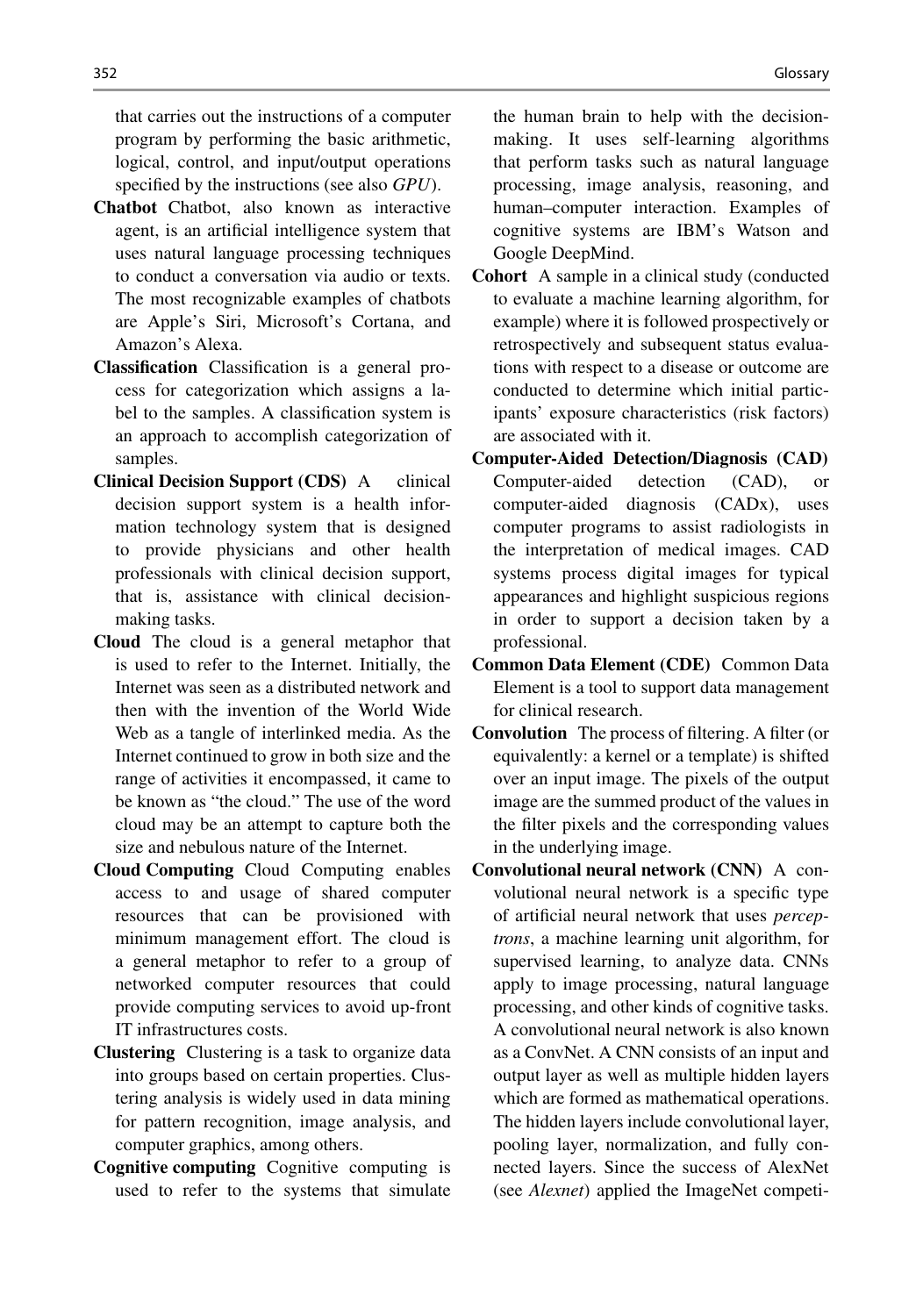tion in 2013, there has been a rapid evolution of CNNs. VGGNet, GoogLeNet, ResNet, and DenseNet are some successful examples. See *Multilayer neural network*.

**Computer Vision** Computer Vision is an interdisciplinary field that uses computer science techniques to analyze and understand digital images and videos. Computer vision tasks include object recognition, event detection, motion detection, and object tracking, among others.

# **D**

- **Data** Data is a collection of qualitative and quantitative variables. It contains the information that is represented numerically and needs to be analyzed.
- **Data Cleaning** Data Cleaning is the process of identifying, correcting, or removing inaccurate or corrupt data records.
- **Data Curation** Data Curation includes the processes related to the organization and management of data which is collected from various sources.
- **Data-Driven Science** Data-Driven Science, or Data Science, is an interdisciplinary field of employing computing algorithms to extract knowledge or insights from data acquired from different sources.
- **Data Extraction** Data Extraction is the act or process of retrieving data out of data resources for further data processing or data storage.
- **Data Integration** Data Integration involves the combination of data residing in different resources and then the supply in a unified view to the users. Data integration is in high demand for both commercial and scientific domains in which they need to merge the data and research results from different repositories.
- **Data Lake** A type of data repository that stores data in its natural format and relies on various schemata and structure to index the data.
- **Data Mining** Data Mining is the process of data analysis and information extraction from large amounts of datasets with machine learning, statistical approaches. and many others.
- **Deductive Reasoning** Deductive Reasoning, also known as logical deduction, is a reasoning method that relies on premises to reach a logical conclusion. It works in a topdown manner, in which the final conclusion is obtained by reducing the general rules that hold the entire domain until only the conclusion is left.
- **Data Refinement** Data refinement is used to convert an abstract data model in terms of sets for example into implementable data structures such as arrays.
- **Decision Tree** A decision tree uses tree-like graph or model as a structure to perform decision analysis. It uses each node to represent a test on an attribute, each branch to represent the outcome of the test, and each leaf node to represent a class label.
- **Data Warehouse** A data warehouse is typically an offline copy of production databases and copies of files in a non-production environment.
- **Deep Blue** Deep Blue was a chess supercomputer developed by IBM. It was the first computer chess player that beat the world champion Garry Kasparov, after six-game match in 1997.
- **Deep Learning (DL)** Deep Learning is a subfield of machine learning concerned with algorithms that are inspired by the human brain that works in a hierarchical way. Deep Learning models, which are mostly based on the (artificial) neural networks, have been applied to different fields, such as speech recognition, computer vision, and natural language processing.
- **DeepMind** DeepMind is an artificial intelligence company founded in 2010 and later acquired by Google in 2014. DeepMind developed *Alphago* program that beat a human professional Go player for the first time.
- **Deep neural network** A neural network architecture with many layers, typically 5–100. A network with only a few layers is called a shallow network.
- **Dice coefficient** A measure to compare the similarity of two segmentations, e.g., by expert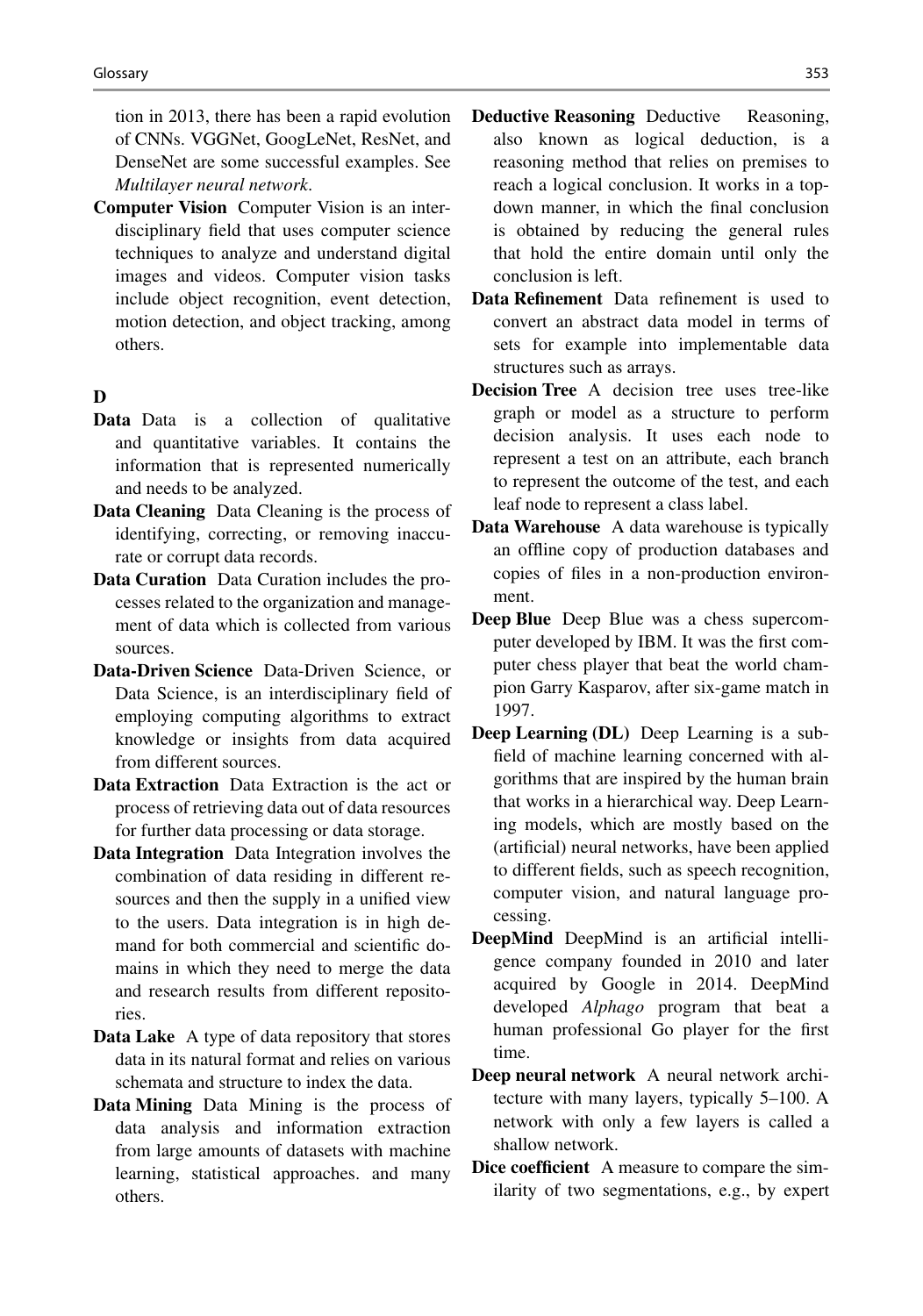and by machine. It is the ratio of twice the number of common pixels to the sum of all pixels in both sets.

**Directed Acyclic Graph (DAG)** In computer science and mathematics, a directed acyclic graph is a finite directed graph with no directed cycles. It consists of finitely many vertices and edges, with each edge directed from one vertex to another, such that there is no way to start at any vertex and follow a consistently directed sequence of edges that eventually loops back to that starting vertex again.

# **E**

- **Electronic Medical Record (EMR)** An electronic medical record, or electronic health record, is the systematized collection of patient and population electronically stored health information in a digital format. These records can be shared across different healthcare settings. Records are shared through network-connected, enterprise-wide information systems or other information networks and exchanges.
- **ELIZA** The ELIZA effect is a term used to discuss progressive artificial intelligence. It is the idea that people may falsely attach meanings of symbols or words that they ascribe to artificial intelligence in technologies.
- **Enterprise Imaging** Enterprise Imaging has been defined as "a set of strategies, initiatives and workflows implemented across a healthcare enterprise to consistently and optimally capture, index, manage, store, distribute, view, exchange, and analyze all clinical imaging and multimedia content to enhance the electronic health record" by members of the HIMSS-SIIM Enterprise Imaging Workgroup.
- **Error backpropagation** The process of adjusting the weights in a neural network by minimizing the error at the output. It involves a large number of iteration cycles with the training data.
- **Ethics of Artificial Intelligence** The ethics of artificial intelligence is the ethics of technology specific to robots and other artificial intelligence beings, which is divided

into robot ethics and machine ethics. The former one is about the concern with the moral behavior of humans as they design, construct, use, and treat artificially intelligent beings, and the latter one is about the moral behavior of artificial moral agents (see also *inadvertent effects*).

- **Expert System** Expert system is a computer system that simulates the ability or behavior of a human expert on performing a task. An expert system incorporates the knowledge base that represents facts and rules, and the inference engine that uses the knowledge base to deduce new conclusions.
- **Explainable artificial intelligence (XAI)** Explainable artificial intelligence is a key term in AI design and in the tech community as a whole. It refers to efforts to make sure that artificial intelligence programs are transparent in their purposes and how they work. Explainable AI is a common goal and objective for engineers and others trying to move forward with artificial intelligence progress.

**F**

- **Fast Healthcare Interoperability Resources (FHIR)** Fast Healthcare Interoperability Resources is a draft standard describing data formats and elements (known as "resources") and an application programming interface for exchanging electronic health records. The standard was created by the Health Level Seven International healthcare standards organization.
- **Forward Chaining** Forward Chaining, also called forward reasoning, is a reasoning approach that searches inference rules from available data and then makes deduction and decision based on the rule. Forward Chaining works in the opposite as the backward chaining.
- **Feedforward Neural Network** A feedforward neural network is an artificial neural network in which the connections between units do not form a cycle. The feedforward neural network has an input layer, hidden layers, and an output layer. Information always travels in one direction—from the input layer to the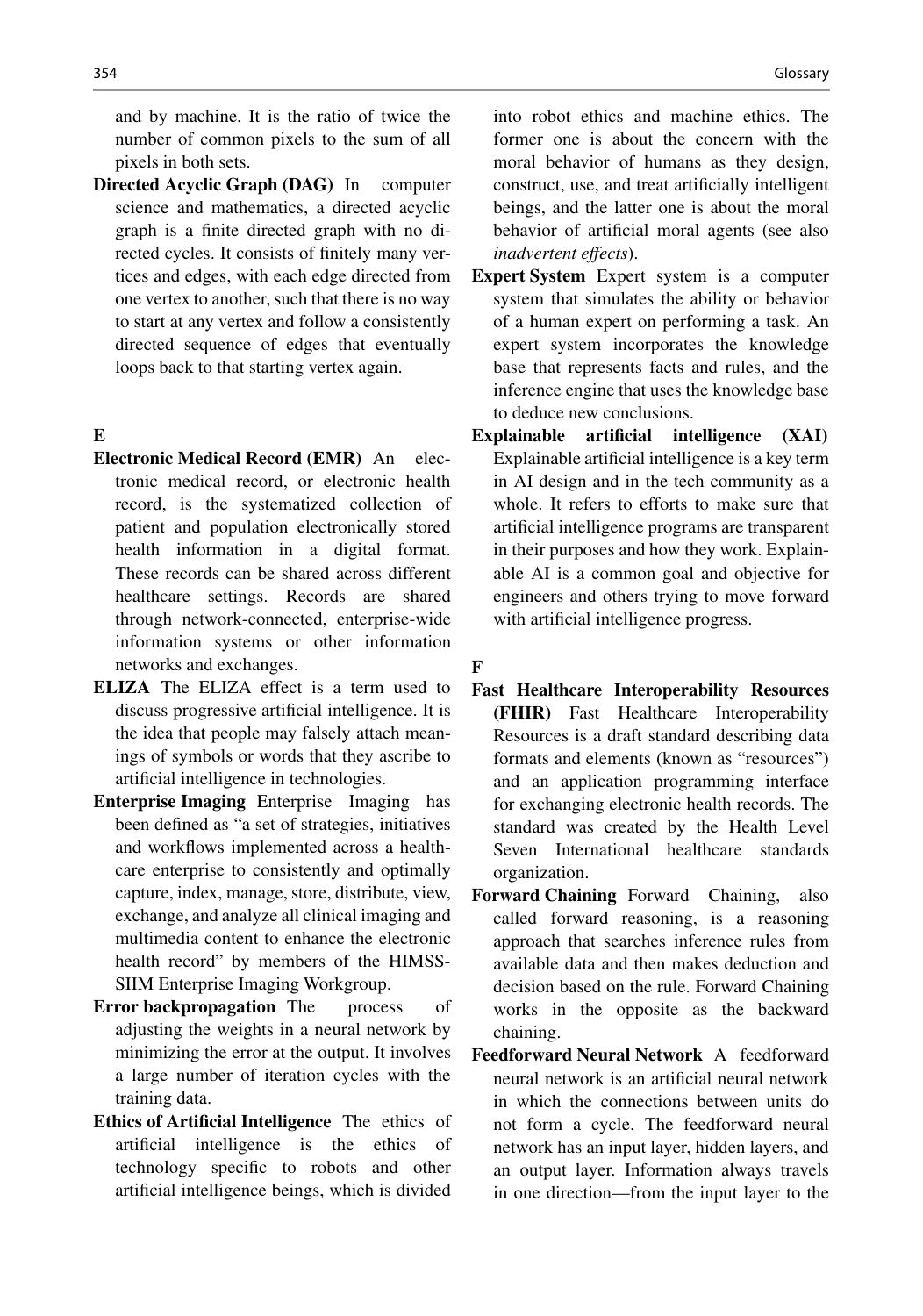output layer—and never goes backward. See also *backpropagation*.

**Fully Convolutional Network (FCN)** Fully Convolutional Network is the first convolutional neural network for semantic segmentation. It is trained end-to-end, pixelto-pixel from arbitrary-sized inputs. Both learning and inference are performed whole image at a time by dense feedforward computation and backpropagation.

# **G**

- **Generative Adversarial Network (GAN)** A class or artificial intelligence algorithms used in unsupervised machine learning, where two neural networks (a generative network and a discriminative one) are pitted against one another—one network generates candidates, and the other evaluates them in a zero-sum game framework.
- **Genetic Algorithm** Genetic algorithms are heuristic search and optimization algorithms inspired by the natural selection theory. A genetic algorithm requires a genetic representation of the solution and a fitness function to evaluate the solution.
- **Genomic data** Genomic data refer to the genome and DNA data of an organism. They are used in bioinformatics for collecting, storing, and processing the genomes of living things. Genomic data generally require a large amount of storage and purpose-built software to analyze.
- **Gradient boost machine** A type of machine learning technique that uses an ensemble of weak prediction models to perform regression and classification tasks.
- **Gradient descent** A fast optimization method to find a minimum (e.g., error). The gradient is computed at the local position, and walking is done only a step in the downward direction. Repeating this process gives the fastest and most efficient way to the minimum.
- **Graphical Processing Unit (GPU)** A graphical processing unit is a single chip processor designed for efficient manipulation of computer graphics and image processing,

especially for computations that can be processed parallely. GPUs are widely used in embedded systems, mobile phones, personal computers, workstations, and many others. The rapid development of GPUs contributes to the rise of deep learning systems. The first GPU was developed by NVidia in 1999 and called the GeForce 256.

# **H**

- **Heuristics** A heuristic is a technique to provide fast or approximate solutions when the traditional methods are too slow or fail to give an accurate solution. A heuristic is commonly called a rule of thumb. While faster, it is typically less optimal than the classic methods it replaces.
- **Heuristic search techniques** Support that narrows down the search for optimal solutions for a problem by eliminating options that are incorrect.
- **Human Level Machine Intelligence** See: *Artificial General Intelligence.*

# **I**

- **ImageNet** ImageNet is a large image database with more than 14 million images over 20,000 categories. Since 2010, the ImageNet project runs annually a contest called the ImageNet Large Scale Visual Recognition Challenge (ILSVRC) for object and scene recognition. The winner algorithm of the contest in the year 2012 is considered as the beginning of the deep learning revolution. See *AlexNet.*
- **Inadvertent effects of AI** If training sets are poised with faulty data, then the algorithm will render faulty outcomes. A system is only as good as the data it learns from and databases must increase in order to let AI grow. See in the literature for racist, sexist algorithms. See also *Ethics of Artificial Intelligence.*
- **Inductive reasoning** Inductive reasoning is a reasoning method which uses premises to supply evidence in order to support the conclusion. Opposed to deductive reasoning, inductive reasoning works as a down-top logic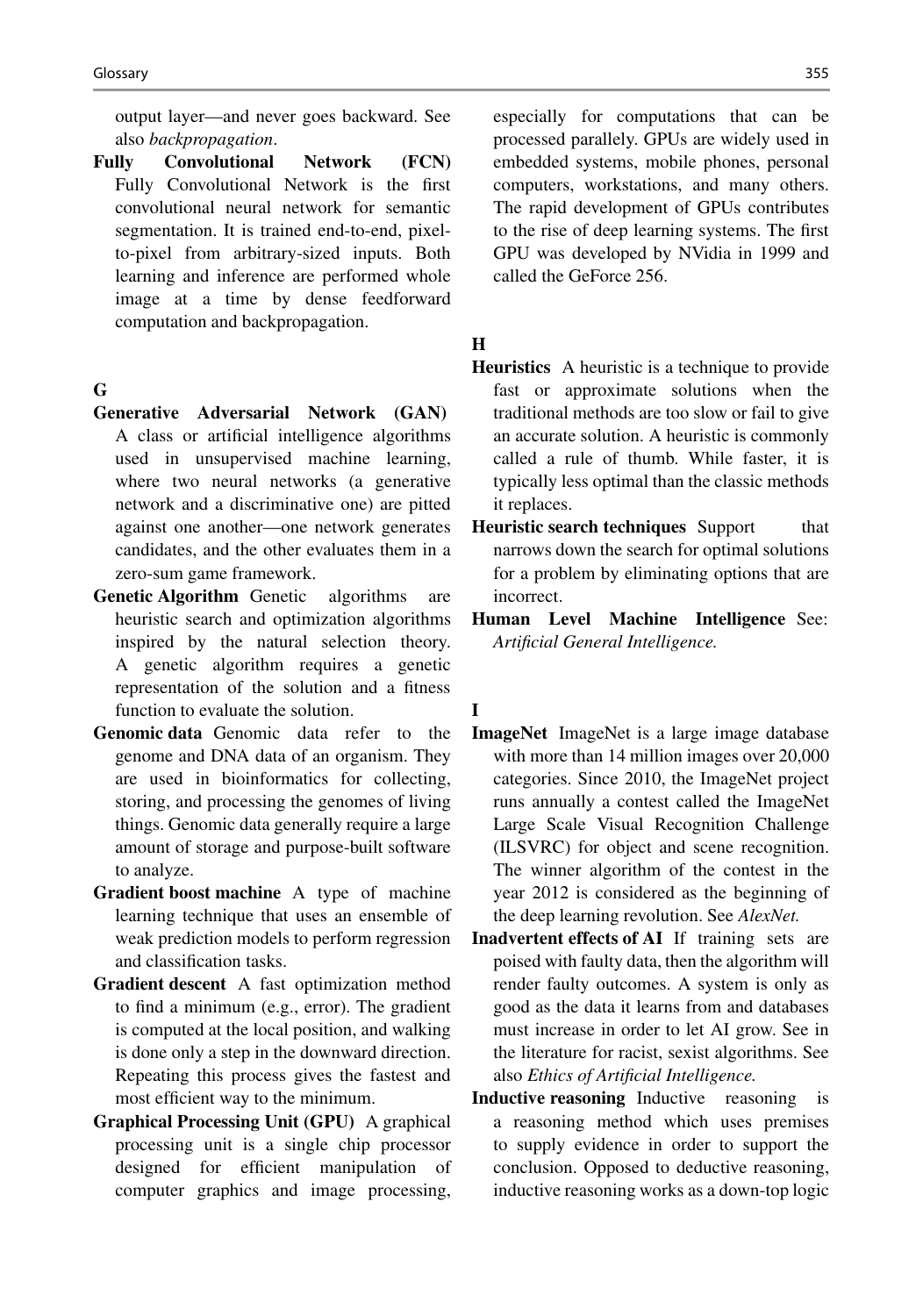which provides the conclusion by generalizing or extrapolating from special cases to general rules.

- **Interactive Machine Learning** Interactive Machine Learning are approaches based on a coupling of human input and machines during the learning process.
- **Internet of Things (IoT)** The Internet of Things (IoT) is the network of electronic devices embedded with softwares and sensors that enable the interaction between machines. The connectivity between devices helps the collection of huge data which can be analyzed by computer-based systems.
- **Internet of Medical Things (IoMT)** Internet of Medical Things (IoMT) specifies the network of devices that are used to monitor the health status during the daily life.
- **Interoperability** Interoperability is the property that allows for the unrestricted sharing of resources between different systems. This can refer to the ability to share data between different components or machines, or it can be defined as the exchange of information and resources between different computers through local area networks (LANs) or wide area networks (WANs). Broadly speaking, interoperability is the ability of two or more components or systems to exchange information and to use the information that has been exchanged.
- **Isaac Asimov** Isaac Asimov (1920–1992) was a science fiction author and formulated the Three Laws of Robotics in the latter, which continues to influence researchers in robotics and artificial intelligence (AI).

# **K**

- **Kaggle** Kaggle is a data science platform to host data analysis competitions launched by companies and users.
- **Knowledge-Based Systems** It is a computer system that uses knowledge to solve a problem or support a decision. A knowledge-based system has three types of subsystems: a knowledge base, a user interface, and an inference engine.

**L**

- **Label** Also known as annotation. In supervised learning, the answer or result portion of an example. Each example in a labeled dataset consists of one or more features and a label. For instance, in a housing dataset, the features might include the number of bedrooms, the number of bathrooms, and the age of the house, while the label might be the house's price. In a spam detection dataset, the features might include the subject line, the sender, and the email message itself, while the label would probably be either spam or not spam.
- **Layer** A layer, as in convolutional layer, is a set of neurons in a neural network that process a set of input features, or the output of those neurons. Deep learning networks get their name because they have many layers; most systems now have 30–150 layers, compared with traditional ANNs that would fail if they had more than about three layers.
- **Learning** Learning is the process of acquiring new or modifying existing knowledge, behaviors, skills, values, or preferences. The ability to learn is possessed by humans, animals, and some machines, and there is also evidence for some kind of learning in some plants. Some learning is immediate, induced by a single event but much skill and knowledge accumulates from repeated experiences. See also *deep learning*, *machine learning, unsupervised* and *reinforcement learning.*
- **Learning algorithm** A learning algorithm is an algorithm used in machine learning to help the technology to imitate the human learning process. Combined with technologies like neural networks, learning algorithms create involved, sophisticated learning programs.
- **Learning algorithm, examples** Logic regression, linear regression, decision trees, and random forests are all examples of learning algorithms. Algorithms like "nearest neighbor" also involve the ways that these algorithms are used to affect decision-making and learning in machine learning. In general, what all of these algorithms have in common is their ability to extrapolate from test or training data to make projections or build models in the real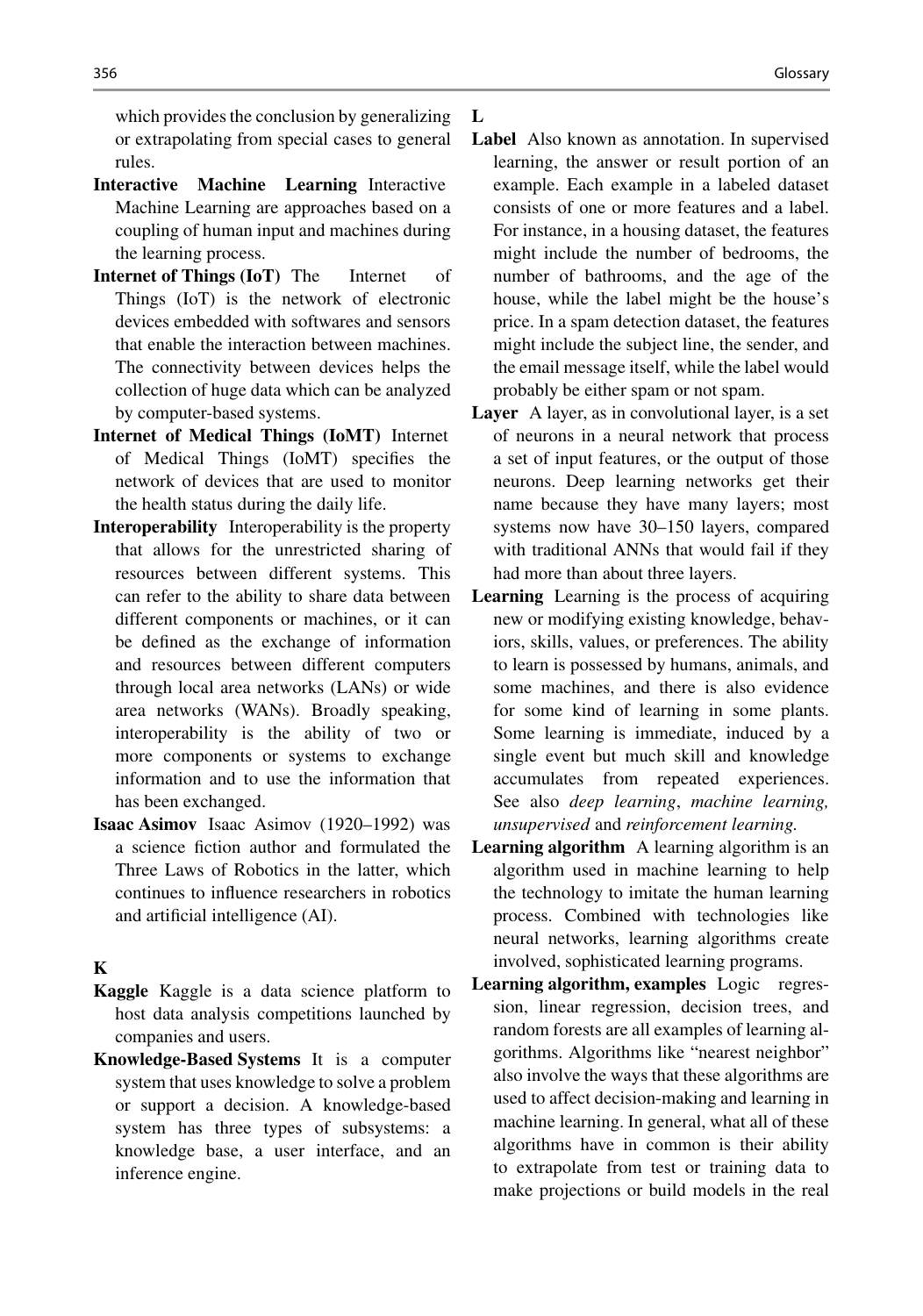world. Think of these algorithms as tools for "pulling data points together" from a raw data mass or a relatively unlabeled background. Where learning algorithms are useful in both supervised and unsupervised machine learning, they are used in different ways in each type of discipline. Supervised machine learning benefits from having already labeled and isolated data, so the learning algorithms that are used will be different in some ways.

- **Learning rate** A scalar used to train a model via gradient descent. During each iteration, the gradient descent algorithm multiplies the learning rate by the gradient. The resulting product is called the gradient step. Learning rate is a key hyperparameter.
- **Linear regression** Linear regression is a kind of statistical analysis that attempts to show a relationship between two variables. Linear regression looks at various data points and plots a trend line. Linear regression can create a predictive model on apparently random data, showing trends in data. See *Learning algorithm, examples.*
- **Logistic regression** Logistic regression is a kind of statistical analysis that is used to predict the outcome of a dependent variable based on prior observations. For example, an algorithm could determine the winner of a presidential election based on past election results and economic data. Logistic regression algorithms are popular in machine learning. See *Learning algorithm, examples.*

## **M**

**Machine intelligence** See *Artificial Intelligence.* **Machine Learning** Machine Learning is a field

- in computer science that builds computational models that have the ability of "learning" from the data and then provide predictions. Depending on whether there is a supervisory signal, machine learning can be divided into three categories: the *supervised learning*, *unsupervised learning*, and *reinforcement learning.*
- **Machine Vision** Machine Vision is the technology used to provide image-based automatic

analysis for applications in industry such as automatic inspection, process control, and robot guidance.

- **Markov Chain** Any multivariate probability density whose independence diagram is a chain. In other words, the variables are ordered, and each variable "depends" only on its neighbors in the sense of being conditionally independent of the others. An equivalent definition is that you sample the variables left-to-right, conditional only on the last outcome.
- **Mask R-CNN** Mask R-CNN is a general deep learning-based framework for object instance segmentation. It consists of two stages, in which the first stage performs a region proposal network that proposes candidate object bounding box, while the second stage provides a class prediction to the instances in the bounding box as well as a binary mask for instance segmentation.
- **Medical Imaging Informatics** MII is the development, application, and assessment of information technology (IT) for clinical medical imaging. It includes the interfaces of IT and people. In practical terms, MII already occurs at a basic level throughout radiology practice, from the moment a clinician considers ordering an imaging study until images and interpretation are used to plan the patient's treatment.
- **Monte Carlo Methods** Monte Carlo Methods, or Monte Carlo Simulation, are computational algorithms that rely on random sampling to obtain numerical results based on probability distributions. One example of using Monte Carlo Method is to approximate the value of π. It is done by uniformly scattering random points inside a square and then computing the ratio between the number of points falling in the circle and that of the total number of points within the square, which is equal to  $\pi/4$ .
- **Moore's Law** Named after the cofounder of Intel, Moore predicted in 1965 that the number of transistors that can be placed on an integrated circuit doubles every 2 years. This trend has been continuing since 1965 with no signs of any slowdown yet. It can be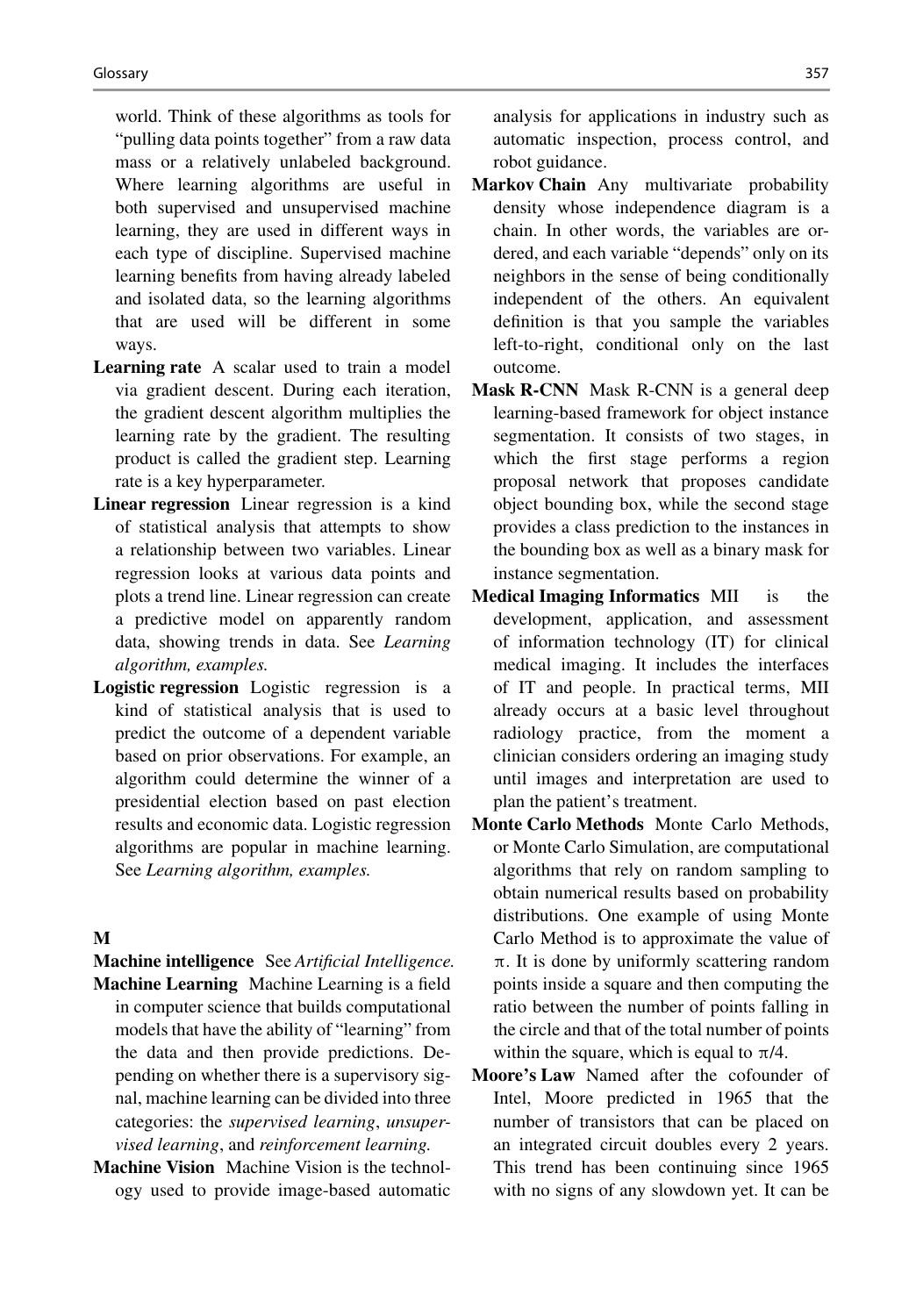applied in general to a range of technology areas that are growing at an accelerating rate.

- **Multilayer neural network** A multilayer neural network contains more than one layer of artificial neurons or nodes. They differ widely in design. It is important to note that while single-layer neural networks were useful early in the evolution of AI, the vast majority of networks used today have a multilayer model. Multilayer neural networks can be set up in numerous ways. Typically, they have at least one input layer, which sends weighted inputs to a series of hidden layers, and an output layer at the end. These more sophisticated setups are also associated with nonlinear builds using sigmoids and other functions to direct the firing or activation of artificial neurons. While some of these systems may be built physically, with physical materials, most are created with software functions that model neural activity. Convolutional neural networks (CNNs), used for image processing and computer vision, as well as recurrent neural networks, deep networks, and deep belief systems are all examples of multilayer neural networks. CNNs, for example, can have dozens of layers that work sequentially on an image. All of this is central to understanding how modern neural networks function.
- **Multilayer Perceptrons (MLP)** A multilayer perceptron is a class of feedforward artificial neural network. An MLP consists of at least three layers of nodes. Except for the input nodes, each node is a neuron that uses a nonlinear activation function. MLP utilizes a supervised backpropagation technique for training. Its multiple layers and nonlinear activation distinguish MLP from a linear perceptron. It can distinguish data that is not linearly separable.
- **Multi-task Learning** Multi-task learning (MTL) is a subfield of machine learning in which multiple learning tasks are solved at the same time while exploiting commonalities and differences across tasks. This can result in improved learning efficiency and prediction

accuracy for the task-specific models, when compared to training the models separately.

**N**

- **Narrow artificial intelligence (narrow AI)** Narrow artificial intelligence (narrow AI) is a specific type of artificial intelligence in which a technology outperforms humans in some very narrowly defined task. Unlike general artificial intelligence, narrow artificial intelligence focuses on a single subset of cognitive abilities and advances in that spectrum.
- **Natural Language Processing** Natural language processing (NLP) is a method to translate between computer and human languages. Traditionally, feeding statistics and models have been the method of choice for interpreting phrases. Recent advances in this area include voice recognition software, human language translation, information retrieval, and artificial intelligence. There is difficulty in developing human language translation software because language is constantly changing. Natural language processing is also being developed to create human readable text and to translate between one human language and another. Already existing reports associated with radiology images can be used to learn about disease and conditions and the ultimate goal of NLP is to build software that will analyze, understand, and generate human languages naturally, enabling communication with a computer as if it were a human.
- **Neural networks** Also known as artificial neural network, neural net, deep neural net; a computer system inspired by living brains. Neural networks found to perform best in ImageNet data challenges were *convolutional* neural networks (CNNs). This name comes from the mathematical concept of convolution, which is similar to the CNN convolutional operation wherein filters are applied to an image in fixed spatial regions and are swept across, or integrated, over the entire image. The resulting activations can then be aggregated in pooling operations,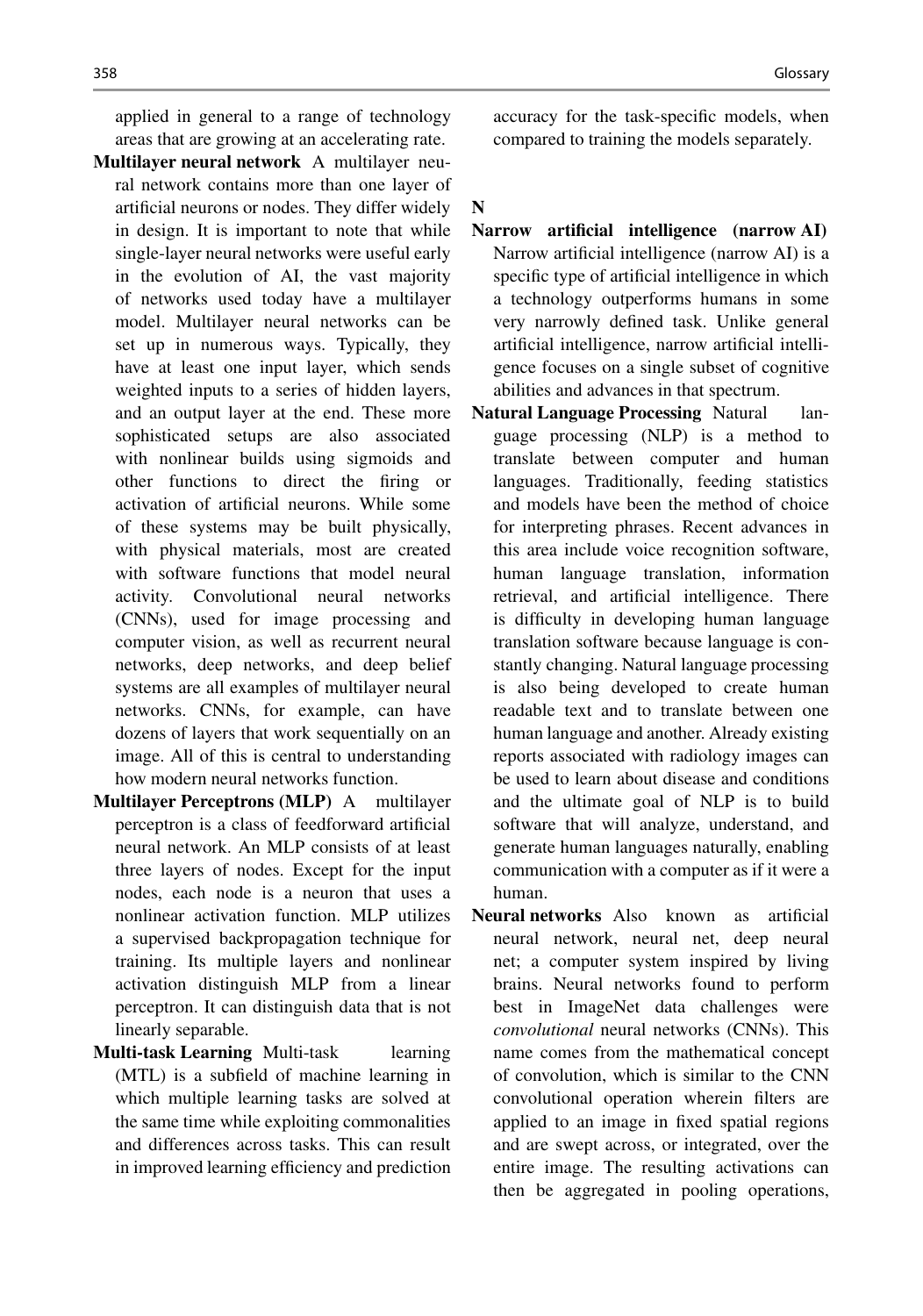subjected to repeated convolutions, and eventually mapped to a vector of probabilities corresponding to likelihoods that the image belongs to a certain class.

# **O**

- **Omics** The word omics indicates the study of a body of information and refers to the fields of biology ending in -omics such as genome, proteome, microbiome, and exposome. Many of the emerging fields of large-scale data-rich biology are designated by adding the suffix -omics onto previously used terms.
- **OpenAI** OpenAI is a nonprofit artificial intelligence research company (founded in December 2015 by partners including Elon Musk) that aims to promote and develop friendly AI in such a way as to benefit humanity as a whole. The organization aims to "freely collaborate" with other institutions and researchers by making its patents and research open to the public.
- **Overfitting** In statistics and machine learning, overfitting occurs when a model tries to predict a trend in data that is too noisy. Overfitting is the result of an overly complex model with too many parameters. A model that is overfitted is inaccurate because the trend does not reflect the reality of the data. An overfitted model is a model with a trend line that reflects the errors in the data that it is trained with, instead of accurately predicting unseen data. This is better seen visually with a graph of data points and a trend line. An overfitted model shows a curve with higher and lower points, while a properly fitted model shows a smooth curve or a linear regression.
- **Overfitting, compensation of** Overfitting typically results from an excessive number of training points. There are a number of techniques that machine learning researchers can use to mitigate overfitting, including crossvalidation, regularization, early stopping, pruning, Bayesian priors, dropout, and model comparison.

# **P**

- **Pattern matching** Pattern recognition and pattern matching are sometimes confused as the same thing when, in fact, they are not. Whereas pattern recognition looks for a similar or most likely pattern in a given data, pattern matching looks for exactly the same pattern. Pattern matching is not considered part of *machine learning*, although in some cases it leads to similar results as pattern recognition. Pattern recognition has its origins in engineering, whereas machine learning grew out of computer science. Both can be viewed as two facets of the same field.
- **Pattern recognition** In IT pattern recognition is a branch of *machine learning* that emphasizes the recognition of data patterns or data regularities in a given scenario. It is a subdivision of *machine learning* and it should not be confused with actual machine learning study. Pattern recognition can be either supervised, where previously known patterns can be found in a given data, or unsupervised, where entirely new patterns are discovered. The objective behind pattern recognition algorithms is to provide a reasonable answer for all possible data and to classify input data into objects or classes based on certain features. A most likely matching is performed between various data samples and their key features are matched and recognized.
- **Perceptron** The perceptron computes a single output from multiple real-valued inputs by forming a linear combination according to its input weights and then possibly putting the output through some nonlinear activation function. A multilayered perceptron is a network of simple neurons called perceptrons. The basic concept of a single perceptron was introduced by Rosenblatt in 1958.
- **Perceptron algorithm** Perceptron algorithm is a machine learning algorithm that helps provide classified outcomes for computing. Perceptron algorithm is called supervised classification because the computer is aided by the human classification of data points. Perceptron is also related to the development of "artificial neural networks,"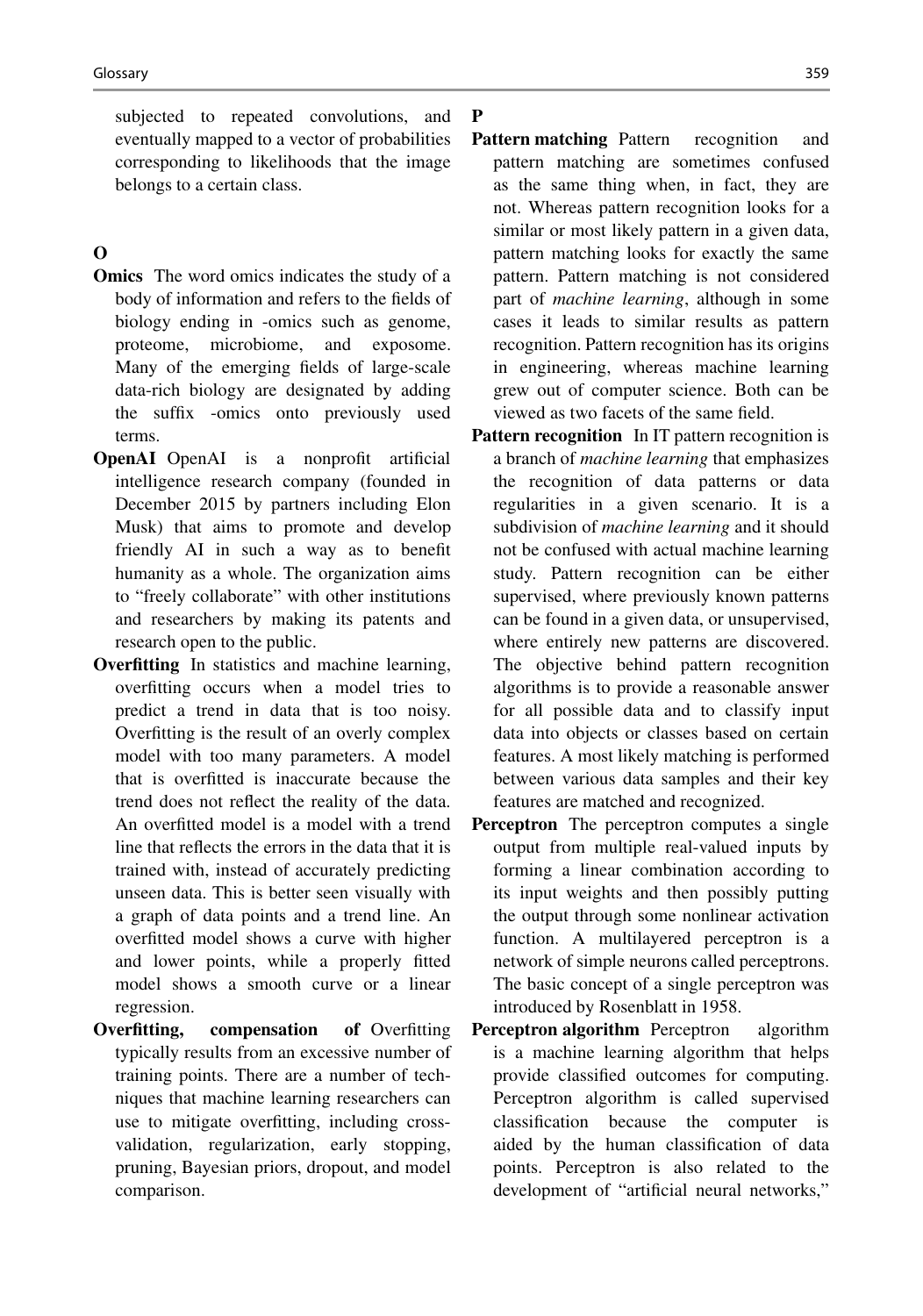where computing structures are based on the design of the human brain.

- **Planning** A branch of AI dealing with planned sequences or strategies to be performed by an AI-powered machine. Things such as actions to take, variable to account for, and duration of performance are accounted for.
- **Principal component analysis (PCA)** Constructing new features which are the principal components of a dataset. The principal components are random variables of maximal variance constructed from linear combinations of the input features. Equivalently, they are the projections onto the principal component axes, which are lines that minimize the average squared distance to each point in the dataset. To ensure uniqueness, all of the principal component axes must be orthogonal. PCA is a maximum-likelihood technique for linear regression in the presence of Gaussian noise on both inputs and outputs. In some cases, PCA corresponds to a Fourier transform, such as the DCT used in JPEG image compression.
- **Pruning** The use of a search algorithm to cut off undesirable solutions to a problem in an AI system. It reduces the number of decisions that can be made by the AI system.
- **Python** Programming language that runs on most platforms and is often used for data science, machine learning, and deep learning.

# **R**

- **Radiomics** The -omics of images is an expansion of CADx. Radiomics refers to the extraction and analysis of large amounts of advanced quantitative image features with the intent of creating mineable databases from radiological images. From which prognostic associations can be made between images and outcomes.
- **Radiogenomics** This term is used in two contexts. Either to refer to the study of genetic variation associated with response to radiation or to refer to the correlation between cancer imaging features and gene expression. It is the combination of radiomics and genomics,

the gene profile of, for example, a tumor. Combining both radiomics and radiogenomics will lead to AI predicting which kind of gene profile defect there is based on its features seen on scans.

- **Random Forests (or Random Decision Forests)** Random Forests or Random Decision Forests are ensembling learning methods for data classification and regression. They construct a multitude of *decision trees* during the training and output the class that is the mode of the classes (classification) or mean prediction (regression) of the individual trees.
- **Receptive field (RF)** The sensitivity pattern of a neuron. For example, the receptive field of a simple cell in the primary visual cortex V1 is determined by measuring its firing rate as a function of the pointwise scanning light stimulation of its receptive field area on the retina. A receptive field is the biological implementation of a filter.
- **Recurrent neural network (RNN)** A type of neural network that makes sense of sequential information and recognizes patterns, and creates outputs based on those calculations. Remembers a previous state in its memory, and feeds this back as one of the inputs. It is characterized by a recurrent loop in the architecture. This type of neural network is used for sequential data, e.g., text and video.
- **Regression** Regression is a process of predicting the value to a yes or no label provided it falls on a continuous spectrum of input values, subcategory of *supervised learning*.
- **Reinforcement Learning** Reinforcement learning is a type of dynamic programming that trains algorithms using a system of reward and punishment. The algorithm is exposed to a total random and new dataset and it automatically finds patterns and relationships inside of that dataset. The system is rewarded when it finds a desired relationship inside of that dataset but it is also punished when finds an undesired relation. The algorithm learns from awards and punishments and updates itself continuously. This type of algorithm is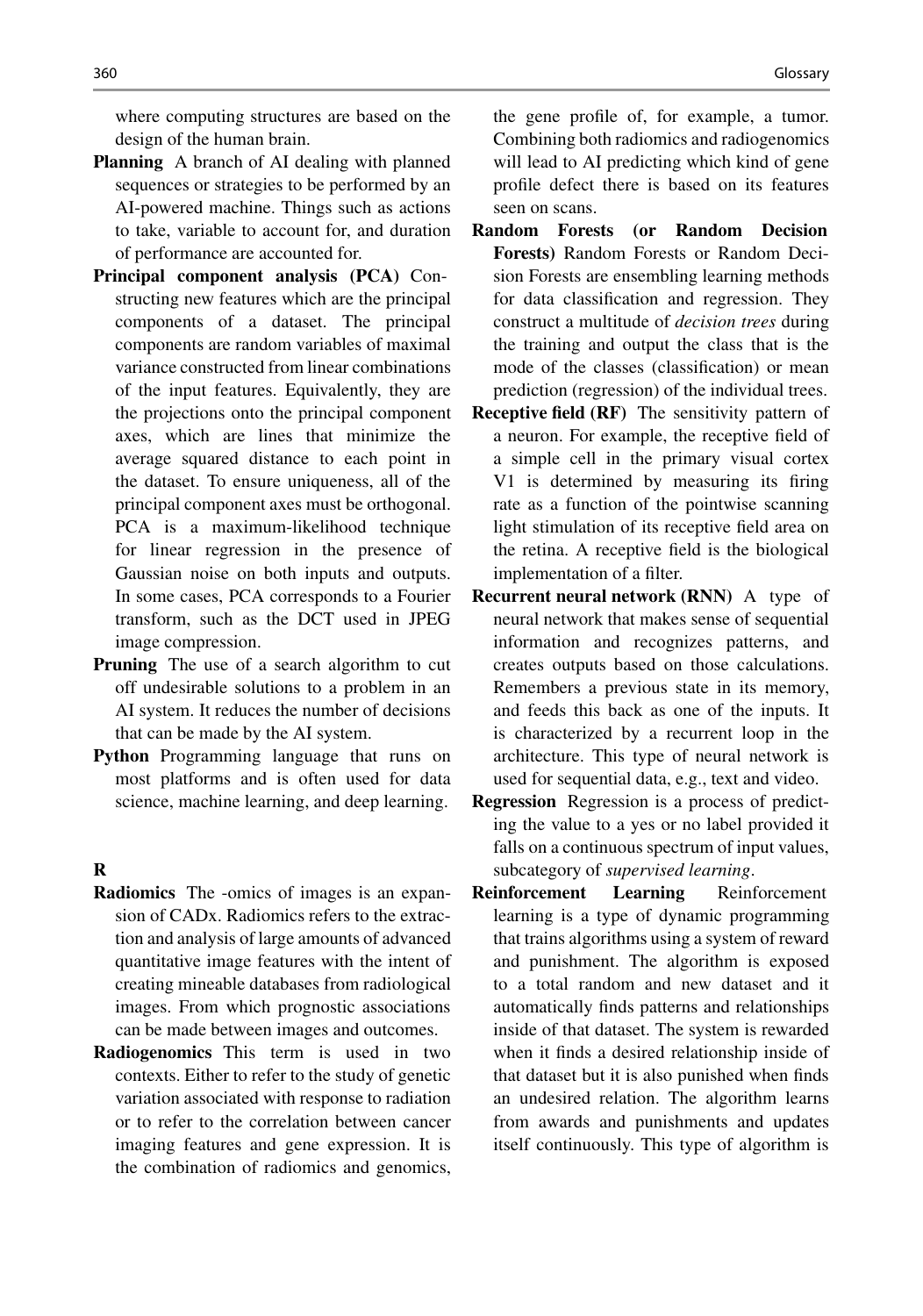always in production mode. It requires realtime data to be able to update and present actions. The agent learns without intervention from a human by maximizing its reward and minimizing its penalty.

**Residual neural network (RNN)** This network skips connections over network layers, by making shortcuts or jump-overs. A ResNet skips over a single layer.

# **S**

- **Scikit-learn** Scikit-learn (formerly scikitslearn) is a free software machine learning library for the *Python* programming language. It features various classification, regression, and clustering algorithms, including support vector machines, random forests, gradient boosting, k-means, and DBSCAN, and is designed to interoperate with the Python numerical and scientific libraries NumPy and SciPy.
- **Singularity** Singularity refers to the emergence of superintelligent machines with capabilities that cannot be predicted by humans. The word singularity comes from astrophysics where it is used to refer to a point in space time where the rules of ordinary physics do not apply. This idea is parallel to the way the term is used in a technological context, because if a technological singularity were to occur, humans would be become unable to predict events beyond that point. See *Superintelligence.*
- **Strong AI** An area of AI development that is working toward the goal of making AI systems that are as useful and skilled as the human mind.
- **Stride** The step size in the shift of convolution filters. It is normally set to 1, but can be 2–10 or even higher, to increase the computational efficiency.
- **Supervised Learning** Training a model from input data and its corresponding labels. Supervised machine learning is analogous to a student learning a subject by studying a set of questions and their corresponding answers. After mastering the mapping between questions and answers, the student

can then provide answers to new questions on the same topic. See also *unsupervised machine learning*.

- **Support Vector Machine (SVM)** Support Vector Machine, or in short SVM, is a supervised machine learning model for data classification and regression analysis. One of the most used classifiers in machine learning. It optimizes the width of the gap between the points of separate categories in feature space.
- **Superintelligence** A superintelligence is an intelligence system that rapidly increases its intelligence in a short time, specifically, to surpass the cognitive capability of the average human being. Part of the idea of superintelligence is that certain kinds of artificial intelligence work are theoretically capable of triggering a "runaway reaction" where an artificial intelligence far exceeds human capacity for thought and starts to manipulate or control humans in specific ways. Superintelligence is tied to the idea of a "singularity," which is based on the idea that a catalyst or trigger would cause rapid change beyond what humans can anticipate. See *Singularity.*

## **T**

- **TensorFlow** TensorFlow is an open source software library for numerical computation using data flow graphs. Nodes in the graph represent mathematical operations, while the graph edges represent the multidimensional data arrays (tensors) communicated between them. The flexible architecture allows you to deploy computation to one or more CPUs or GPUs in a desktop, server, or mobile device with a single API. TensorFlow was originally developed by researchers and engineers working on the Google Brain Team within Google's Machine Intelligence research organization for the purposes of conducting machine learning and deep neural networks research, but the system is general enough to be applicable in a wide variety of other domains as well.
- **Tensors** Multidimensional arrays of primitive data values that are used in TensorFlow. A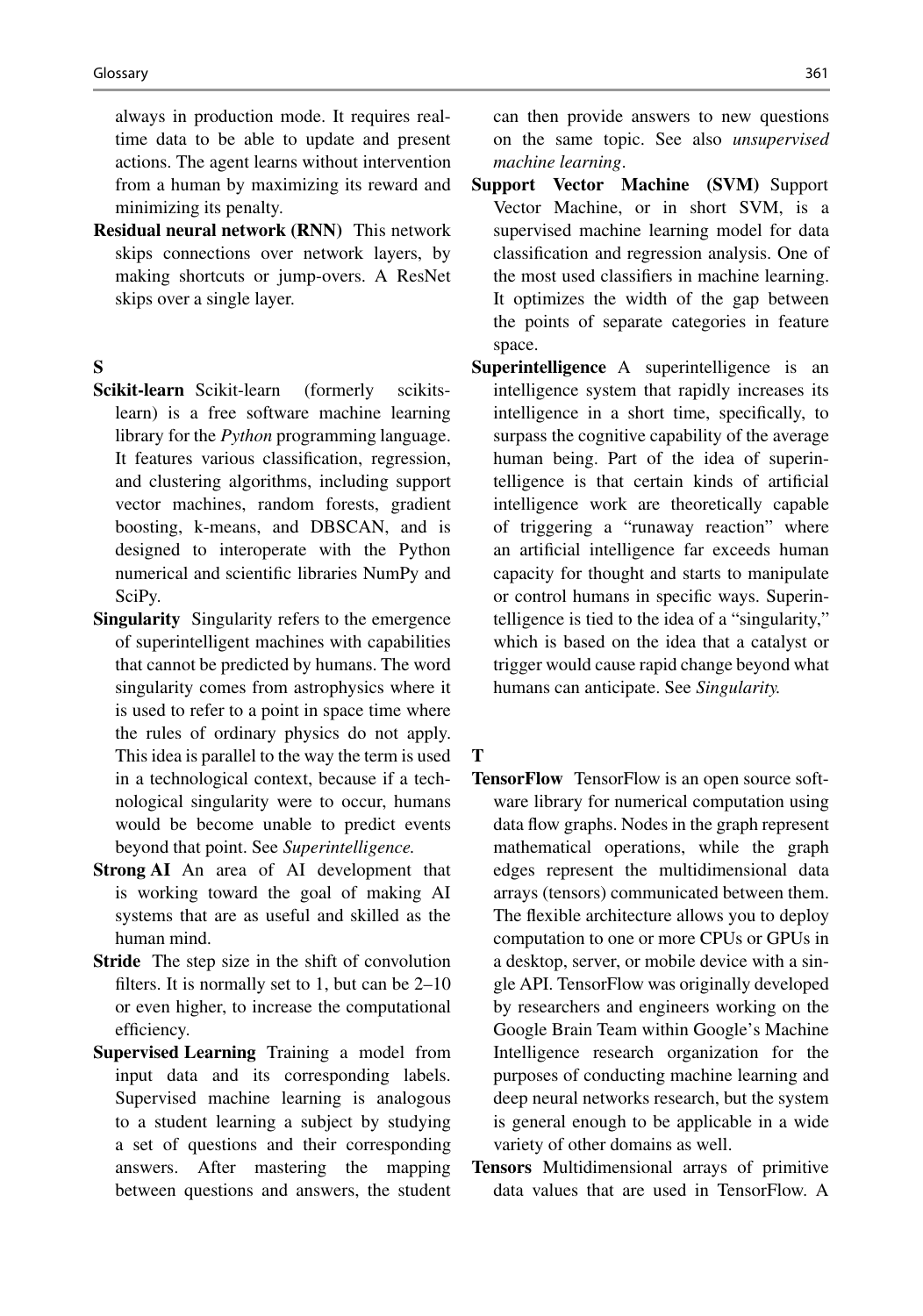tensor consists of a set of primitive values shaped into an array of any number of dimensions. These massive numbers of large arrays are the reason that GPUs and other processors designed to do floating point mathematics excel at speeding up these algorithms.

- **Tensor Processing Unit** A unit similar to a Graphic Processing Unit, it is a measure of tensor processing power.
- **Turing test** A test developed by Alan Turing in the 1950s that tests the ability of a machine to mimic human behavior (see terms "*Computing Machinery and Intelligence*"). The test involves a human evaluator who undertakes natural language conversations with another human and a machine and rates the conversations. It is designed to determine whether or not a computer could be classed as intelligent. The test (also referred to as the imitation game) is conducted by having human judges chat to several people via a computer. Most of the people the judges will be speaking to are humans, but one will actually be a chatbot. The chatbot's objective will be to convince the human judges that they are speaking to a real person. If it does this, it has passed the Turing test.

# **U**

- **Uncanny valley** The uncanny valley is a phenomenon that occurs in the human psyche and perception with regard to objects that are human-like, usually robots and images, and determines our reaction toward that object. It is still just a hypothesis, and it is stated to the effect of "as an object such as a robot gets more human-like, the response of some observers will become increasingly positive and emphatic, until a point is reached in the robot's human-likeness beyond which the reactions turn to strong revulsion."
- **U-net** A network with a U-shape, where connections exist between the horizontally corresponding layers of the contracting input branch and the expanding output branch. It was designed to work with fewer

training images and to yield more precise segmentations.

- **Unsupervised learning** Unsupervised learning is a type of machine learning algorithm used to draw inferences from sets of data consisting of input data without labeled responses, e.g., cluster analysis. This means that the system is exposed to a total random and new dataset and it automatically finds patterns and relationships inside of that dataset. Unsupervised learning is used in email clustering in order to distinguish between spam emails and useful emails. It can also be seen as Learning by Example. Another example of unsupervised machine learning is *principal component analysis* (PCA). For example, applying PCA on a dataset containing the contents of millions of shopping carts might reveal that shopping carts containing lemons frequently also contain antacids.
- **Underfitting** Underfitting occurs when a statistical model cannot adequately capture the underlying structure of the data.

# **V**

**Variational Autoencoder** Variational autoencoder (VAE) models inherit autoencoder architecture, but make strong assumptions concerning the distribution of latent variables. They use variational approach for latent representation learning, which results in an additional loss component and specific training algorithm called Stochastic Gradient Variational Bayes. It assumes that the data is generated by a directed graphical model and that the encoder is learning an approximation to the posterior distribution and denote the parameters of the encoder (recognition model) and decoder (generative model), respectively.

# **W**

**Watson** Watson is named after Dr. Watson, a former IBM CEO. It is a question-answering supercomputer that uses AI to perform cognitive computing and data analysis. In the year 2011, Watson competed on the *Jeopardy!*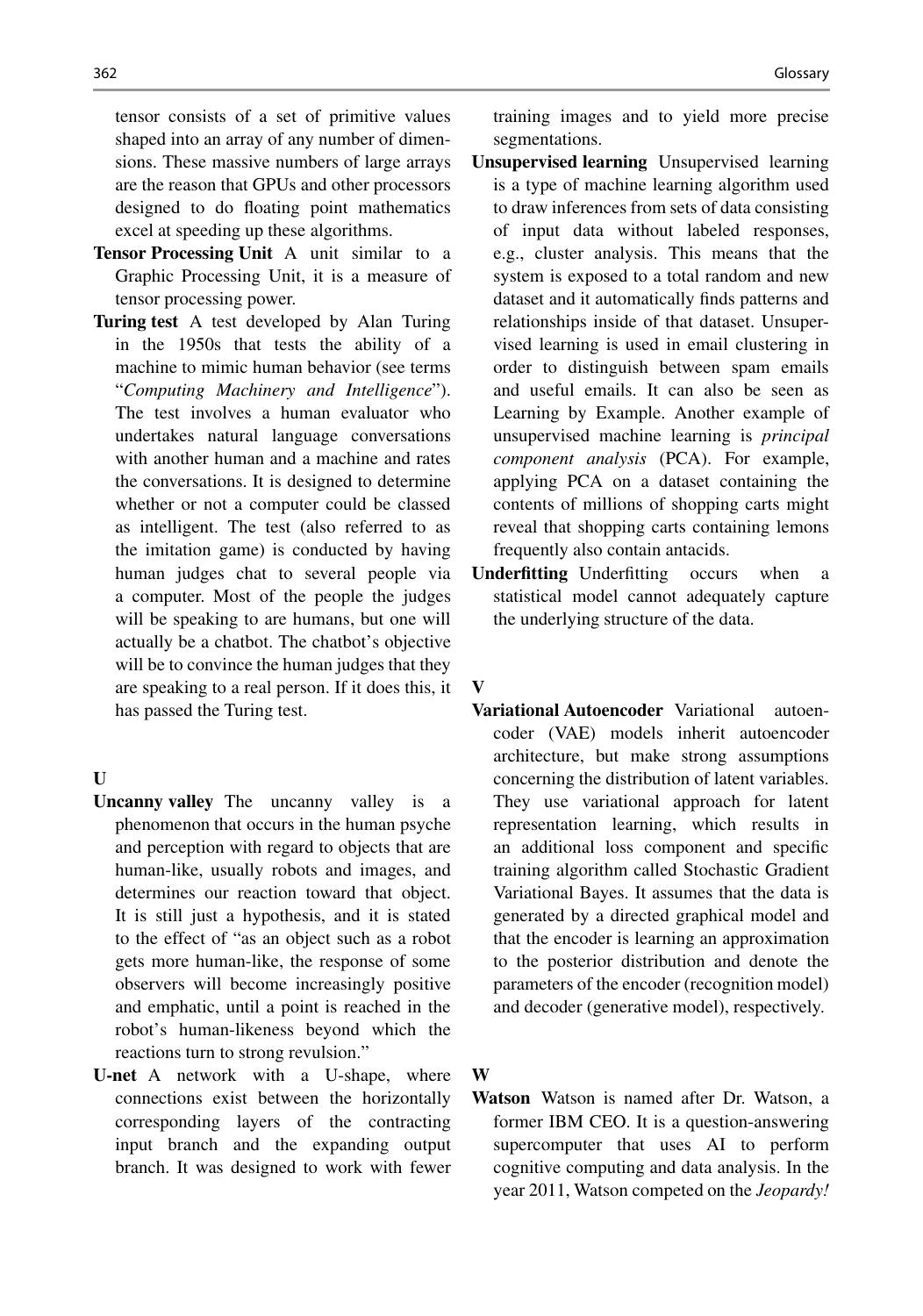television show against human contestants and won the first place prize. Since then, Watson has been used for utilization management in medical centers.

#### **Weak AI** See: *Artificial Narrow Intelligence.*

**Weights** The connection strength (coefficients) between units or nodes in a neural network.

These weights can be adjusted in a process called *learning*. The goal of training a linear model is to determine the ideal weight for each feature. If a weight is 0, then its corresponding feature does not contribute to the model.

**Winters** See *Artificial winters.*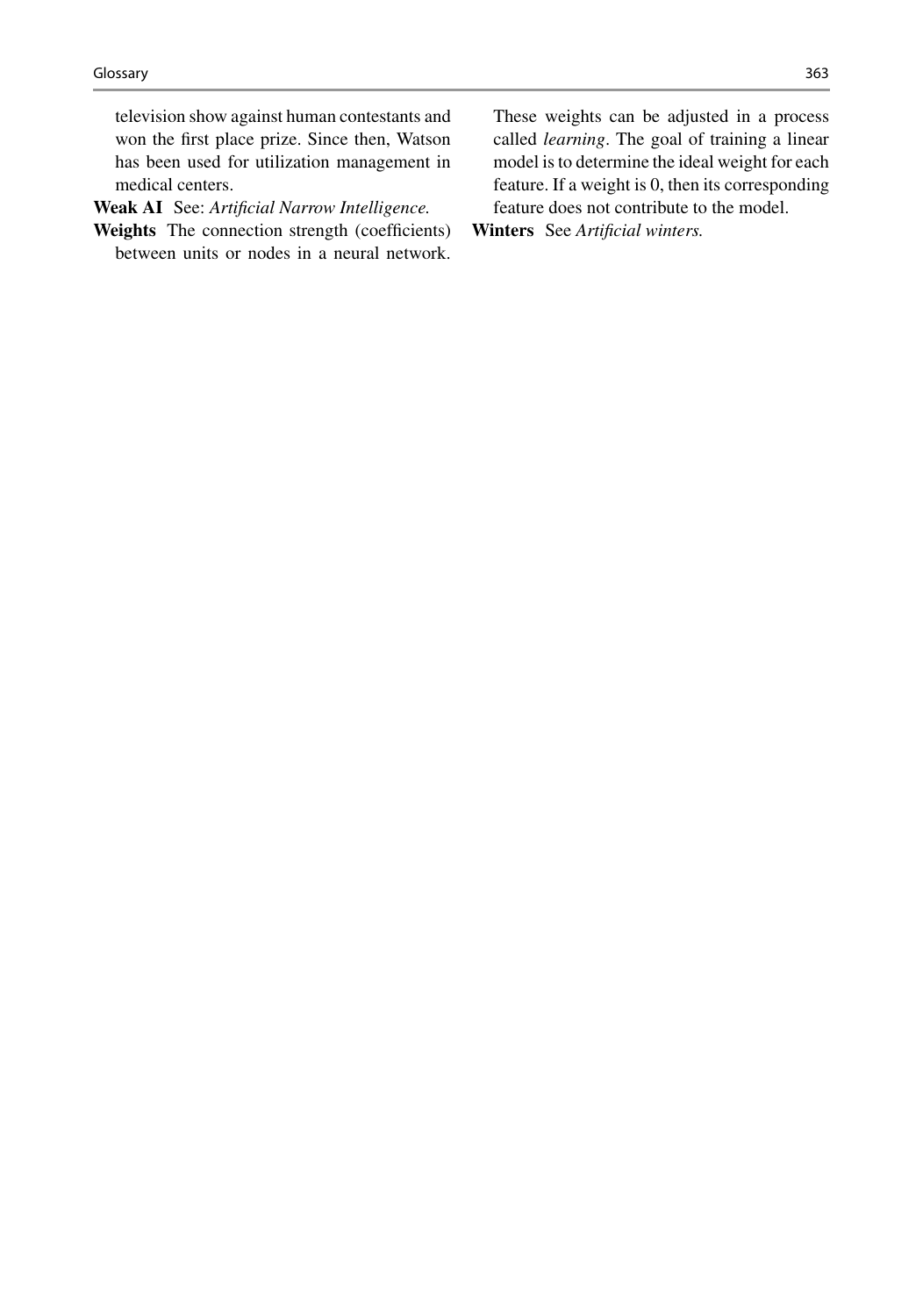# **Index**

#### **A**

Acquisition, neuroimaging, 218–220 ACRassist™, 133 ACR DSI Data Science Subspecialty Panels, 312 ACR Lung-RADS classification system, 302 Actionable nodule, 151 Activation layers, 43 Active learning, 207–208 Actual learning, 29 Acute respiratory distress syndrome (ARDS), 146 Advanced Radiology Guidance, Reporting and Monitoring, 301 AIM, *see* Annotation and Image Markup Airways diseases, chest pathology, 157–159 Alberta Stroke Program Early Computed Tomography Score (ASPECTS), 221 AlexNet, 28, 29 Algorithm performance, in clinical practice, 317–318 Algorithm validation standards, 300 Alternate payment models (APMs), 319 Analytical and predictive medical tools, 4 Anatomically intelligent ultrasound (AIUS), 171 Anatomical Tracings of Lesions After Stroke (ATLAS-1), 221 Ankle-brachial index (ABI), 179 ANN, *see* Artificial neural network Annotation and Image Markup (AIM), 76, 114, 252 Artificial general intelligence (AGI), 296 Artificial intelligence (AI), 26, 49 applications, 49 beyond image interpretation, applications billing, 137 business intelligence and business analytics, 136 challenges, 138 content-based image retrieval, 136–137 follow-up care, 135 hanging protocols, 133 image quality evaluation, 132–133 image quality improvement and radiation dose reduction, 132

image transformation, 132 imaging appropriateness and utilization, 130 imaging protocoling, 131 MRI, image quality improvement and acquisition time reduction in, 131 patient experience, 137–138 patient safety, 137 patient scheduling, 130–131 reporting, 133–134 schematic representation, 130 speech recognition, 135 staffing optimization, 136 text summarization and report translation, 134–135 worklist optimization, 135–136 cardiovascular diseases (*see* Cardiovascular diseases) chest pathology chest radiography, 145–148 computed tomography, lung nodules, 148–152 computer-assisted diagnosis for, 145 interstitial lung disease, 159–162 lung cancer radiomics, 153–155 lung nodules, 146 parenchymal lung and airways diseases, 157–159 pulmonary embolism, 155–157 entities, 270–273 imaging biomarkers and imaging biobanks in, 124, 125 medicine (*see* Medical artificial intelligence) radiology, applications clinical problem definition, 54 components, development, 58 data annotation, 55–56 dataset collection, 54 engineering, 54 image acquisition, 50–51 image interpretation, 51–53 knowledge extraction, 52, 54 management, 54 reporting, 52 testing, 56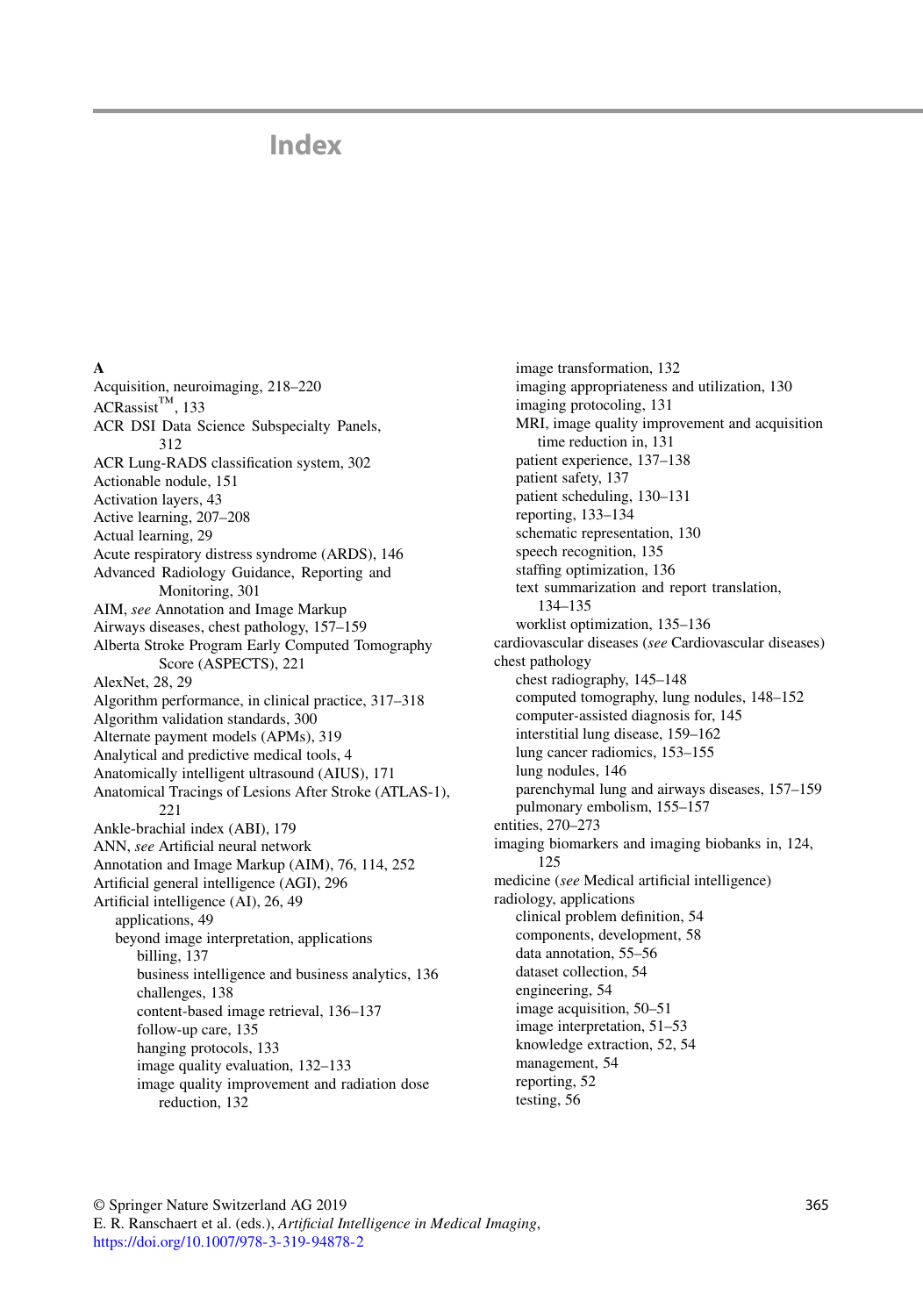resources framework computing resources, 57 data resources, 58 expertise, 57 software resources, 57–58 value-driven integration of, 50 value, structured reporting for analytics and clinical decision support, 78–80 conventional radiological reporting *vs.* structured reporting, 74–75 external data, integration of, 78 NLP, 74, 76–77 radiology, 73 structured reporting and IHE MRRT, technical implementations of, 75–76 Artificial intelligence ecosystem, 293–295, 297 Artificial legal persons and objects, 265 Artificial neural network (ANN), 26, 27, 49, 56, 132 Artificial products, 309–310 arXiv.org, 32 Automated computer-aided tool, 146 Automated hanging protocols, 51 Automated organ segmentation, 240 Automated systems decision support, recall rates, 194–195 density stratification and risk prediction, 197–199 lesion localization, 195–197 Automated transform by manifold approximation (AUTOMAP), 219 Automatic liver segmentation, 240, 241 Autonomous artificial intelligent entities, 270–273 Auto-regressive models, 206

## **B**

Backpropagation, 40 Batch normalization, 32 Bayesian network, 42 Bayesian network interface, 133 Bayesian support vector machine learning method, 159 Big data, 9, 30 Binary large objects (BLOB's), 66 Biobanking and BioMolecular resources Research Infrastructure (BBMRI-ERIC), 123 Biological robot, 257–258 Biotechnology, 260, 266 BI-RADS density scale, 197–199 Blockchain technology, 339–340 Bonferroni correction, 98 Brain–computer interfaces, 257, 260 Brain extraction based on nonlocal segmentation technique (BEaST), 217 Brain imaging preprocessing, 217–218 Brain research, deep learning brain efficiency, 32 foveated vision, 34–35 visual learning, 32–34 Brain Surface Extractor (BSE), 217 Breast cancer screening early detection of, 187

early diagnosis, 187–188 using mammography, 188 patient harms, 188 population-based screening programmes, 187 randomized clinical trials, 187 screening, 187 Business analytics (BA), 136 Business ecosystems, 291–293 Business intelligence (BI), 136 Business models, AI, 318–320

## **C**

Cancer Imaging Archive (CIA), 253 Cardiac CT angiography, 337 Cardiac fluid flow reserve computed tomography, 316, 317 Cardiovascular diseases AI, practical use of clinical practice, algorithms deployment, 179–180 composite data, outcome prediction, 178–179 computed tomography, 172–175 echocardiography, 170–172 magnetic resonance imaging, 175–177 nuclear imaging, 177–178 cardiovascular imaging, AI impact combining imaging with data sources, 170 decision support, 168 image acquisition, 169 image quality, image reconstruction and improvement of, 169 interpretation and diagnosis, 169–170 opportunistic screening and prognosis, 170 post-processing and image analysis, 169 computer vision and artificial intelligence, 167–168 practical use, 168 Case-by-case basis, 113 Cheshire Cat, 276, 280, 288 Chest pathology, AI and computer-assisted evaluation chest radiography, 145–146 computer-assisted diagnosis for, 145 interstitial lung disease, 159–162 lung cancer radiomics, 153–155 lung nodules, 146 chest radiography, 147–148 computed tomography, 148–152 parenchymal lung and airways diseases, 157–159 pulmonary embolism, 155–157 Chest X-rays, 39, 40 Class, deep learning and machine learning, 40 Class imbalance, 202 Clinical decision support (CDS), 130 Clinical integration, 317 Clinical studies, medical artificial intelligence, 85–86 analysis, 95–99 clinical question, 87 Cohort studies, 86, 90–93 ground truth, 87–89 metrics, 93–95 retrospective cohort studies, 86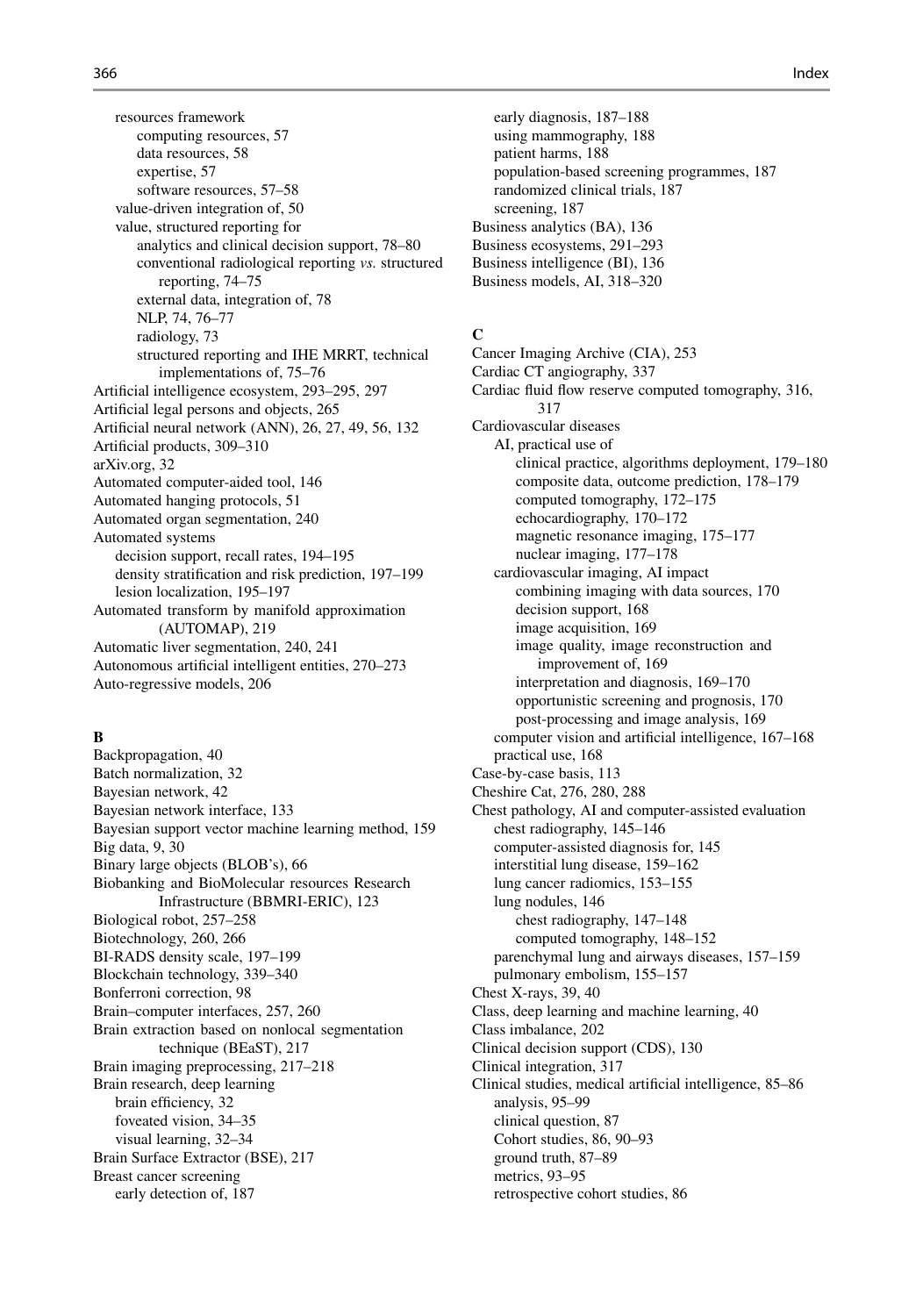study design, 86 target population, 89–90 Clinical trials, medical imaging in, 231 AI techniques, 236, 238–240 and biomarker quantification, 232 classification algorithms, 239–240 image acquisition protocol design, 233 image acquisitions, 232 imaging biomarkers in clinical research, 238 magnetic resonance/computed tomography scanners, 233 medical image standardization pipeline, 232 quality assurance, 235–236 segmentation algorithms, 239–240 site validation cross-calibration, 234, 235, 237 DICOM capabilities, 234 dummy run exploration, 235 MR machine, 234 site survey, 233–234 standardization of, 232 CNN, *see* Convolutional neural networks Coefficients of variation (CoV), 122 Common data elements (CDEs), 76 Compressed sensing MRI (CS-MRI), 131 Computational fluid dynamics (CFD) method, 174 Computed tomography (CT), 132 cardiovascular diseases, 172–175 lung nodules, 148–152 Computer aided detection (CAD) systems, 187 CADETII, 190 digital mammography, 192 with digital mammography, 191 feature extraction, 189 full field digital mammography reading, 191, 192 ImageChecker M1000, 189, 190 image sensitivity, 191 microcalcifications, 193 performance of, 189–192 reported and minimum human-level performance, 193 screen film mammography, 191 screening programs, 189 support-vector machines, 189 Computer-aided diagnosis software (CADx), 302, 303 Computer-aided diagnostic (CAD) device, 25, 26, 101, 145 Computer-assisted diagnosis of pulmonary embolism (PE-CAD), 155, 156 Computer-assisted evaluation, chest pathology chest radiography, 145–148 computed tomography, lung nodules, 148–152 computer-assisted diagnosis for, 145 interstitial lung disease, 159–162 lung cancer radiomics, 153–155 lung nodules, 146 parenchymal lung and airways diseases, 157–159

pulmonary embolism, 155–157

Computer Assisted Reporting Data Science (CARDS), 305, 311 Computing power, AI, 298 Confidence intervals, 97 Congenital heart disease, 177 Consciousness, behavior and self-reporting, 280 Constrictive pericarditis (CMP), 171 Content-based image retrieval (CBIR), AI applications, 136–137 Content-based visual information retrieval (CBVIR), 136 Contextual region, 27 Conventional radiological reporting, 74–75 ConvNetJS, 32 Convolution, 26 Convolutional autoencoder (CAE), 174 Convolutional layers, 43 Convolutional neural networks (CNN), 25, 28–30, 36, 44, 49, 50, 56, 57, 114, 134, 169, 240, 330 COPDGene, 158 Coronary artery calcium scoring (CACS), 172, 174 Coronary CT angiography (CCTA), 172 Criminal Law for Robots, 274–275 Crowdsourcing, 312 CT-fractional flow reserve (CT-FFR), 175 CT post processing technique (CALIPER), 160 CT pulmonary angiography (CTPA), 78–79, 155

#### **D**

Data access and quality, 200–201 Data augmentation techniques, 239 Data collection, 248 Data curation and aggregation, 322 process of, 248 Data discovery and retrieval, 249–251, 253 Data-driven texture analysis (DTA) approach, 160 Data handling and curation tools, 253, 254 Data issues, during training class imbalance, 202 dataset bias, 202 dataset imbalance, 201–202 generalizability, 203 minority class, data insufficiency, 202 over-fitting, 202, 203 under-fitting, 202, 203 Data labeling, 203, 204 Data quality, 248, 251–252 Data security and privacy, 341–342 Dataset bias, 202 Dataset imbalance, 201–202 Deep convolutional neural networks (CNN), 240 Deep learning (DL), 13, 14, 16, 20, 42–43, 49, 114, 171, 247, 248 activation layers, 43 artificial intelligence, 26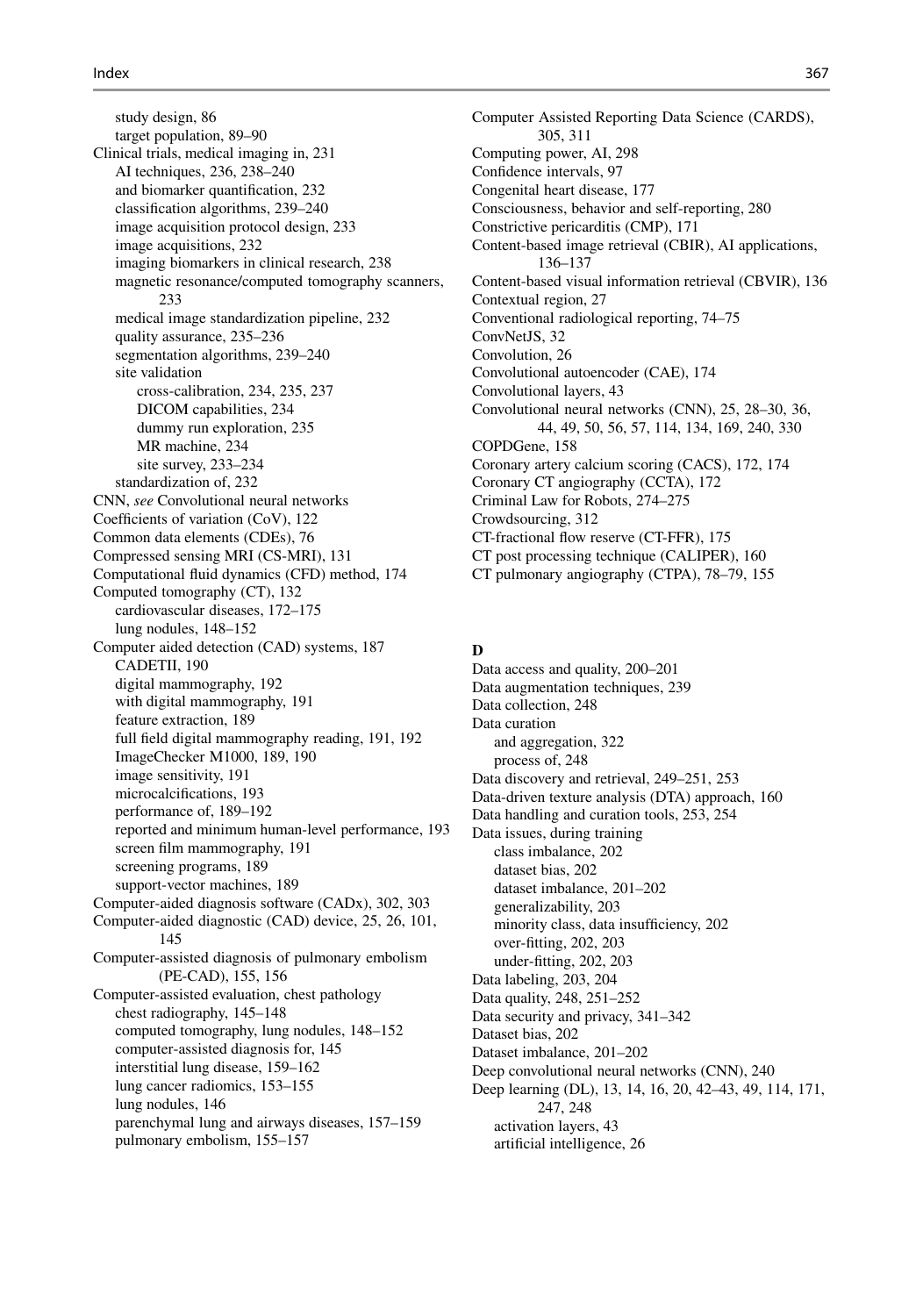based neural networks, 4 big data, 30 brain research brain efficiency, 32 foveated vision, 34–35 visual learning, 32–34 in breast cancer (*see* Breast cancer screening) CAD, 25, 26 CNNs, 44 convolutional layers, 43 convolutional neural networks, 28–30 data access and quality, 200–201 data issues during training class imbalance, 202 dataset bias, 202 dataset imbalance, 201–202 generalizability, 203 minority class, data insufficiency, 202 over-fitting, 202, 203 under-fitting, 202, 203 data labeling, 203, 204 diabetic retinopathy, screening for, 30–31 FCNs, 44 fully connected layers, 43 GANs, 45 GPUs, 30 interpretability, 204–206 for mammography, 193–194 memory constraints and image size, 199–200 neural networks, 26–28 output layer, 44 pooling layers, 43 principled uncertainties, 204 residual layer, 44 smart network architectures, 30 use of, 129 on web, 31–32 Deep neural network, 27, 28 Default display protocols (DDP), 133 Defense Advanced Research Projects Agency (DARPA), 273 Diabetic retinopathy, screening for, 30–31 Diagnostic biomarker, 123 Dice score, 240 DICOM, *see* Digital Imaging and Communication in Medicine DICOM presentation state, 252 DICOM SR, 78 Diffusion-perfusion mismatch, 221–222 Digital breast tomosynthesis (DBT), 208–209 Digital data collection, 248 Digital Imaging Adoption Model (DIAM), 115 Digital Imaging and Communication in Medicine (DICOM), 107, 112–113, 133, 248, 306 Digital radiography, 147 Digital twins, 240, 242 Disease-oriented biobanks, 124 DL-based applications in PACS interface, 338

DNA research, 271 Domain adaptation, 207 3D Simultaneous Localization and Mapping (3D SLAM), 34 3D voxel-based method, 159 Dynamic time warping (DTW), 52

### **E**

Echocardiography, cardiovascular diseases, 170–172 Economics of AI, 318–320 Electronic health record (EHR), 108–111, 304 Electronic Signatures Act (ESign), 285 Emphysema index, 157 Endotracheal (ET) tubes, 146 Energy minimization, 14–15 Enterprise content management (ECM), 112 Enterprise Image Repository (EIR), 112 Enterprise imaging in context of AI, 114–115 enterprise imaging platform, 109–112 legal aspects, 113–114 maturity model, stage description for, 116 PACS, 107–108 principles of, 108 standards and technology for, 112–113 Enterprise Viewer, 111 Epigenomics, 299 Ergonomic software, 52 Error backpropagation, 29 Ethics, 342–344 Euro-BioImaging project, 54 European General Data Protection Regulation (GDPR), 286–288 European Imaging Biomarkers Alliance (EIBALL), 119 European Medicines Agency (EMA), 121 European Society of Medical Imaging Informatics (EuSoMII), 341 Evidence imaging, 109 Expectation-maximization (EM) algorithm, 19

## **F**

FAIR guiding principles, 253 False discoveries, 97 Faster-RCNN object detection network, 197 Fast Healthcare Interoperability Resource (FHIR), 109, 306 Fast segmentation of brain imaging, 220–221 Flexible model-to-image fitting, 21 Flexible shape fitting, 17–19 FMRIB Software Library (FSL) Brain Extraction Tool (BET), 217 Food and Drug Administration (FDA) programs, 302 4D flow imaging, 177 Framingham risk score (FRS), 175 Fully connected layers, 29, 43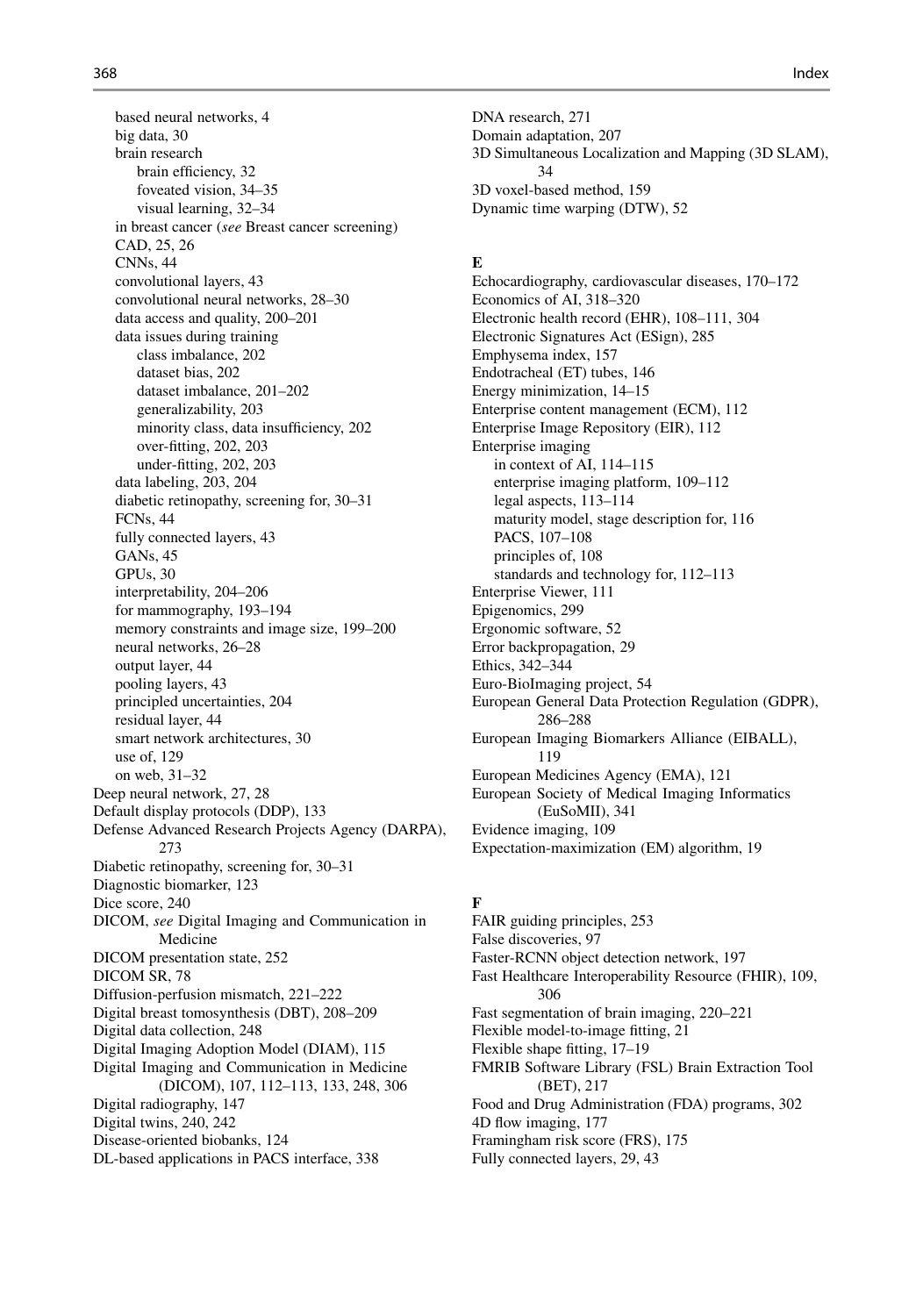Fully connected networks (FCNs), 44 Fully convolutional network (FCN), 132

# **G**

GANs, *see* Generalized adversarial networks Gaussian mixture model, 19 Generalized adversarial networks (GANs), 30, 45, 56, 206–207 Genomics, 209, 299 Gini Index, 42 Google, 90 Google Neural Machine Translation (GNMT), 134 Graphical processing units (GPUs), 30, 49

#### **H**

Hanging protocols, 133 Healthcare information, 113 Healthcare Information and Management Systems Society (HIMSS), 295 Health information exchange (HIE), 109, 111 Health information technology (HIT) industry, 305 Health Insurance Portability and Accountability Act of 1996 (HIPAA), 300 High-quality datasets for algorithm testing and training, 313–315 HIPAA Security Rule, 300 HL7, 109 HTML5, 75 Human-like behavior, 267 artificial legal persons and objects, 265 computational decisions, 264 free will concept, 267 law and legal opinions, 266 rational intelligence, 267–268 social intelligence, 267–268 Human–Robot integration, 273–275 Hyperbolic tangent function, 41 Hyperparameters, 41

#### **I**

IDx system, 85, 102 IHE MRRT, 75–76, 78 Image acquisition, 50–51, 169 ImageChecker CT, 151 Image construction, neuroimaging, 218–220 ImageNet, 43, 98, 239 ImageNet Large Scale Visual Recognition Challenge (ILSVRC), 129 Image recognition, 331 Image registration, 10–11, 19 Image segmentation, 10 Imaging biobanks, imaging biomarkers and in artificial intelligence, 124, 125 BBMRI-ERIC, 123 biomarkers, clinical scenario of oncology, 123 European Society of Radiology, 123 types of, 124

Imaging biomarkers and imaging biobanks in artificial intelligence, 124, 125 BBMRI-ERIC, 123 biomarkers, clinical scenario of oncology, 123 European Society of Radiology, 123 types of, 124 stepwise development, 120–121 validation, 121–123 Imaging 3.0 informatics tools, 303–305 Imaging protocoling, 131 Imaging value chain, 129 Informatics solutions, 296 In silico clinical trials, 240, 242 Integrated research application system (IRAS), 66 International Medical Device Regulators Forum (IMDRF), 301 Internet Brain Segmentation Repository (IBSR), 221 Internet of things, 30 Interoperability, integration, 303–307 Interpretability, 204–206 Interstitial lung disease, chest pathology, 159–162

#### **K**

Kaggle Data Science Bowl, 152

#### **L**

Late gadolinium enhancement (LGE), 177 Lateral geniculate nucleus (LGN), 29 Lateral inhibition, 32 Learning, 26, 27 Learning algorithm for brain extraction and labeling (LABEL), 217 Left ventricle (LV) myocardium, 174 Legal enforcement robots, 285–286 Legal orientation, 261 Legal personality of robots, 259 Legal personhood, 260 Legal position, robots, 260–261 LeNet-5, 49 LI-DAR, 34 Logical Observation Identifiers Names and Codes (LOINC), 305 Lowest limit of quantification (LLOQ), 122, 123 Lung cancer radiomics, chest pathology, 153–155 Lung nodules, chest pathology, 146 chest radiography, 147–148 computed tomography, 148–152 Lung PBV software, 156 Lung-RADS classification, 307, 308 Lung texture analysis, 159

#### **M**

Machine learning (ML), 39, 50, 114, 160, 171 Bayesian networks, 42 big data, 61 CT, cardiovascular diseases, 175 data, 61–62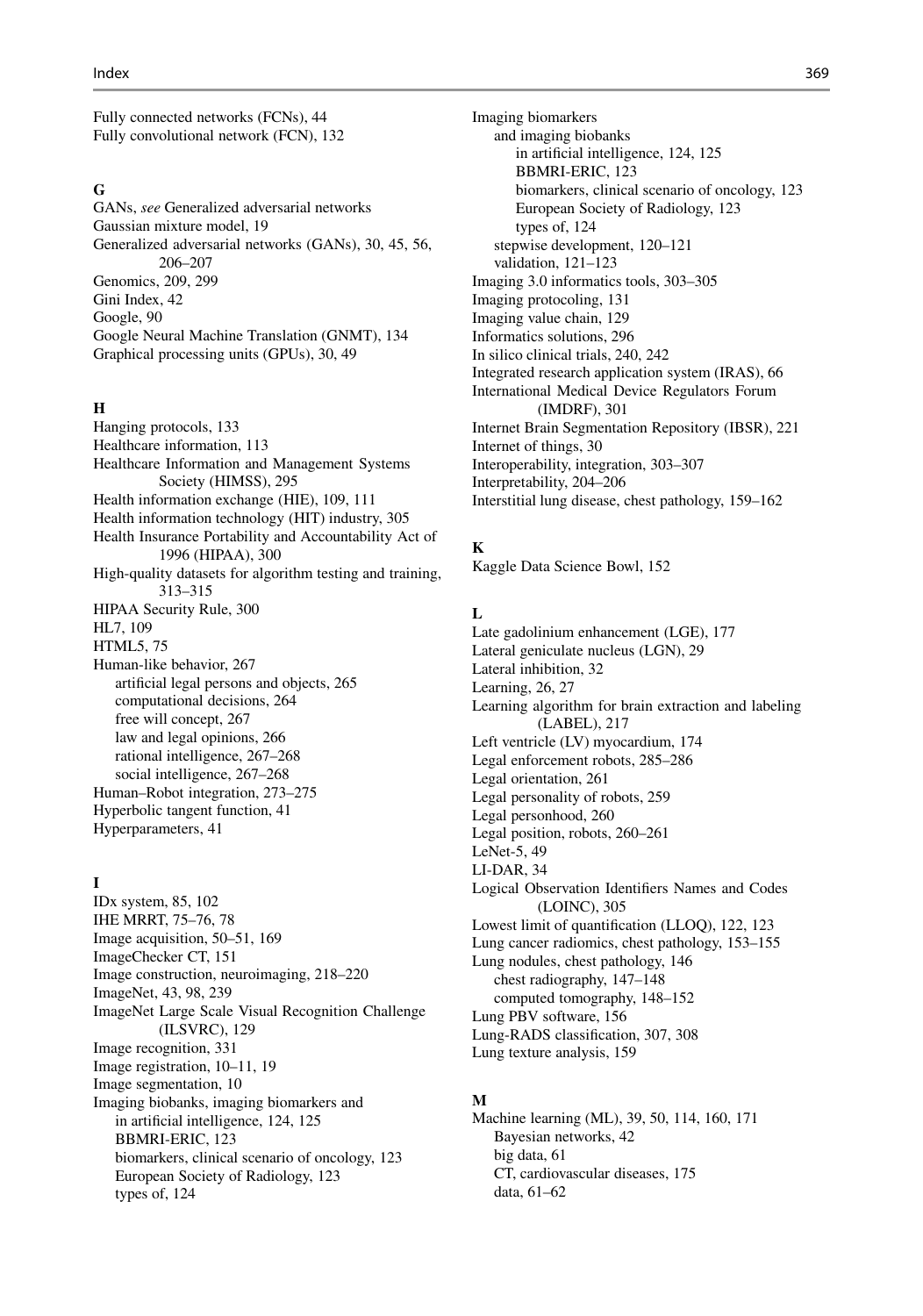decision trees, 42 and deep learning systems, 248 DICOM standards, 62–63 FAIR Guiding Principles, 63 features and classes, 39–40 good quality data management, 63 MIDaR scale, 63–64 Level A, 69–70 Level B, 67–68 Level C, 66–67 Level D, 64–66 MRI, cardiovascular diseases, 175–177 neural networks, 40–41 nuclear imaging, cardiovascular diseases, 177–178 strategies, 16 SVM, 41 Magnetic resonance imaging (MRI), 130, 131, 175–177 Major adverse cardiovascular events (MACE), 178 Mammography Quality Standards Act (MQSA), 323 Markov models, 52 Mask-RCNN network, 197 Medical artificial intelligence assessing safety, 100–102 clinical studies, assessing model efficacy using, 85–86 analysis, 95–99 clinical question, 87 Cohort studies, 86, 90–93 ground truth, 87–89 metrics, 93–95 retrospective cohort studies, 86 study design, 86 target population, 89–90 efficacy/performance, 84 safety, 84–85 study design analysis, 100 clinical question, 99 Cohort, 99–100 final design, 100 ground truth, 99 metrics, 100 target population, 99 Medical Image and Statistical Interpretation Lab Multi-Atlas Labelling Challenge, 221 Medical image computing, 13–14 computational strategies flexible shape fitting, 17–19 Pixel classification, 19–20 fundamental issues appearance, global *vs.* local representations, 21–22 data congruency *vs.* model fidelity, 22 deterministic *vs.* statistical models, 22 geometry, explicit *vs.* implicit representation, 21 Medical imaging analysis, 9–10 image registration, 10–11

image segmentation, 10 image visualization, 11 in clinical trials, 231 AI techniques, 236, 238–240 and biomarker quantification, 232 classification algorithms, 239–240 cross-calibration, 234, 235, 237 DICOM capabilities, 234 dummy run exploration, 235 image acquisition, 232 image acquisition protocol design, 233 imaging biomarkers in clinical research, 238 magnetic resonance/computed tomography scanners, 233 medical image standardization pipeline, 232 MR machine, 234 quality assurance, 235–236 segmentation algorithms, 239–240 site survey, 233–234 standardization of, 232 community, 295 data, complexity of, 12 in general and radiology, 3 objects of interest, complexity of, 12 validation, complexity of, 12–13 Medical imaging data readiness (MIDaR) scale, 63–64 Level A, 69 data labelling, 69 powering, 69–70 Level B data selection, 67 data visualisation, 68 quality control, 67, 68 Level C access control, 67 data extraction, 66–67 ethical approval, 66 Level D, 64–66 contains patient identifiable information, 65 quantity, unverified in, 65 researchers, inaccessible to, 65–66 Medical information databases, 338–339 Medium.com, 32 Memory constraints, and image size, 199–200 Merit-based Incentive Payment System (MIPS), 137, 319 Merkle tree technology, for health systems, 316 Metabolomics, 299 Missing data, 87 Model-based image analysis, 13, 14 Bayes' rule, 14 classification/regression, 15–16 energy minimization, 14–15 Model fitting, 22 Monitoring biomarker, 123 Morphologic biomarker, 123 MR imaging-based attenuation correction (MRAC), 132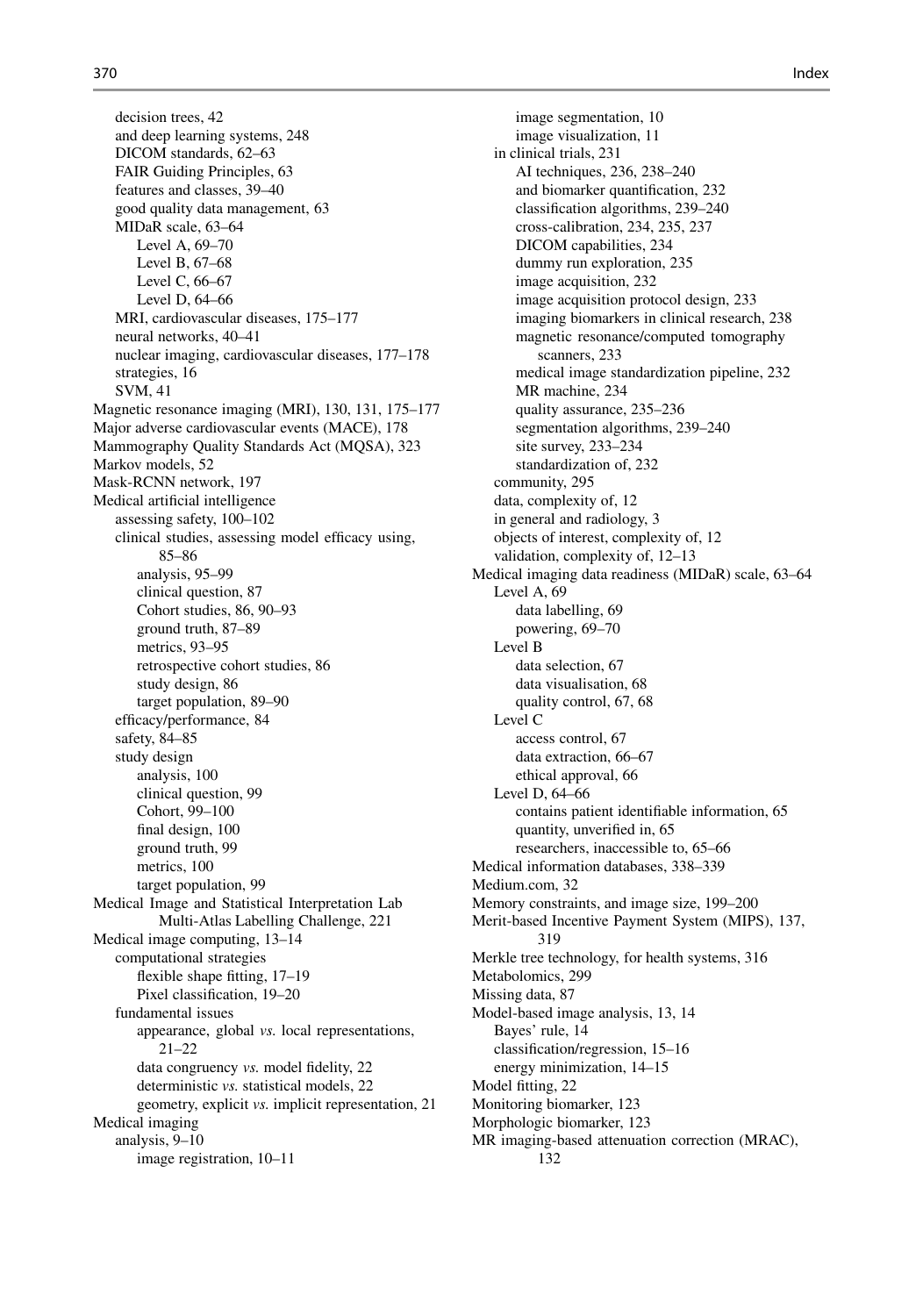Multi-ethnic study of atherosclerosis (MESA), 158, 179 Multiple hypothesis testing, 97 Muscular/neural implants, 273

#### **N**

Naffine's concept, 278 Napkin-ring sign, 173 Narrow AI, 330 National Evaluation System for Health Technology (NEST) program, 301 National Imaging Informatics Course (NIIC), 341 National Institute of Arthritis and Musculoskeletal and Skin Diseases (NIAMS), 253 Native DICOM devices, 112 Natural language processing (NLP), 52, 54, 74, 76–77, 133–135, 252 NEST Coordinating Center (NESTcc), 301 Neural network, 4, 13 architectural diagram of, 40 deep learning, 26–28 machine learning, 40–41 Neurological diseases acquisition, 218–220 brain imaging preprocessing, 217–218 disease detection, 223–224 fast segmentation, 220–221 image construction, 218–220 protocoling, 218–220 stroke, 221–222 tumor classification, 222–223 Neurons, 27 Neuroscience, 265 NIH chest X-ray dataset, 98 NLP, *see* Natural language processing Nodule Enhanced Viewing, 151 Noise reduction, 172–173 Nonhuman Rights Project, 268 Non-interpretive AI algorithms, 320 Non-natural (artificial) legal persons, 269–270 No-show visits (NSVs), 130, 131 Nuclear imaging, cardiovascular diseases, 177–178 Null hypothesis significance testing, 96, 97 NVIDIA.com blog, 32

#### **O**

Online cross-enterprise image transfer, 111 Osteoarthritis Initiative (OAI), 253 Output layer, 44

#### **P**

PACS, *see* Picture archiving and communication system Parametric response map (PRM), 158 Parenchymal lung, chest pathology, 157–159 Patient-and family-centered care (PFCC), 137 Patient data privacy, AI algorithms, 315–316 Patient scheduling, 130–131

PE-CAD, *see* Computer-assisted diagnosis of pulmonary embolism Personally identifying information (PII), 65 Personhood in legal sense, 275–280 Picture archiving and communication system (PACS), 9, 51, 55, 107–108, 133, 248, 304 Pixel classification, 19–20 Point distribution models (PDM), 17 Pooling layers, 43 Population-based biobanks, 124 Population health management and research, 306 Population stratification, 90 Positive predictive value (PPV), 94 Positron-emission tomography (PET) imaging, 132, 177–178 Precision, 94 Predictive biomarker, 123 Principal component analysis (PCA), 32, 177 Procedural imaging, 109 Proteomics, 299 Protocoling, neuroimaging, 218–220 Pseudo-CT imaging, 132 Public-private partnerships, 300–303 Pulmonary CT angiography, 156 Pulmonary embolism, chest pathology, 155–157

### **Q**

Quadruple Aim, 294, 303 Quality Payment Program (QPP), 319 Quantitative Imaging Biomarker Alliance (QIBA), 115, 119 Query-based case retrieval, 134 Query by image content (QBIC), 136 QUIBIM Precision® platform, 53

## **R**

Radiological Society of North America (RSNA), 75–76, 119 Radiology AI, applications clinical problem definition, 54 components, development, 58 computing resources, 57 data annotation, 55–56 data resources, 58 dataset collection, 54 engineering, 54 expertise, 57 image acquisition, 50–51 image interpretation, 51–53 knowledge extraction, 52, 54 management, 54 reporting, 52 software resources, 57–58 testing, 56 AI value, structured reporting for, 73 innovation in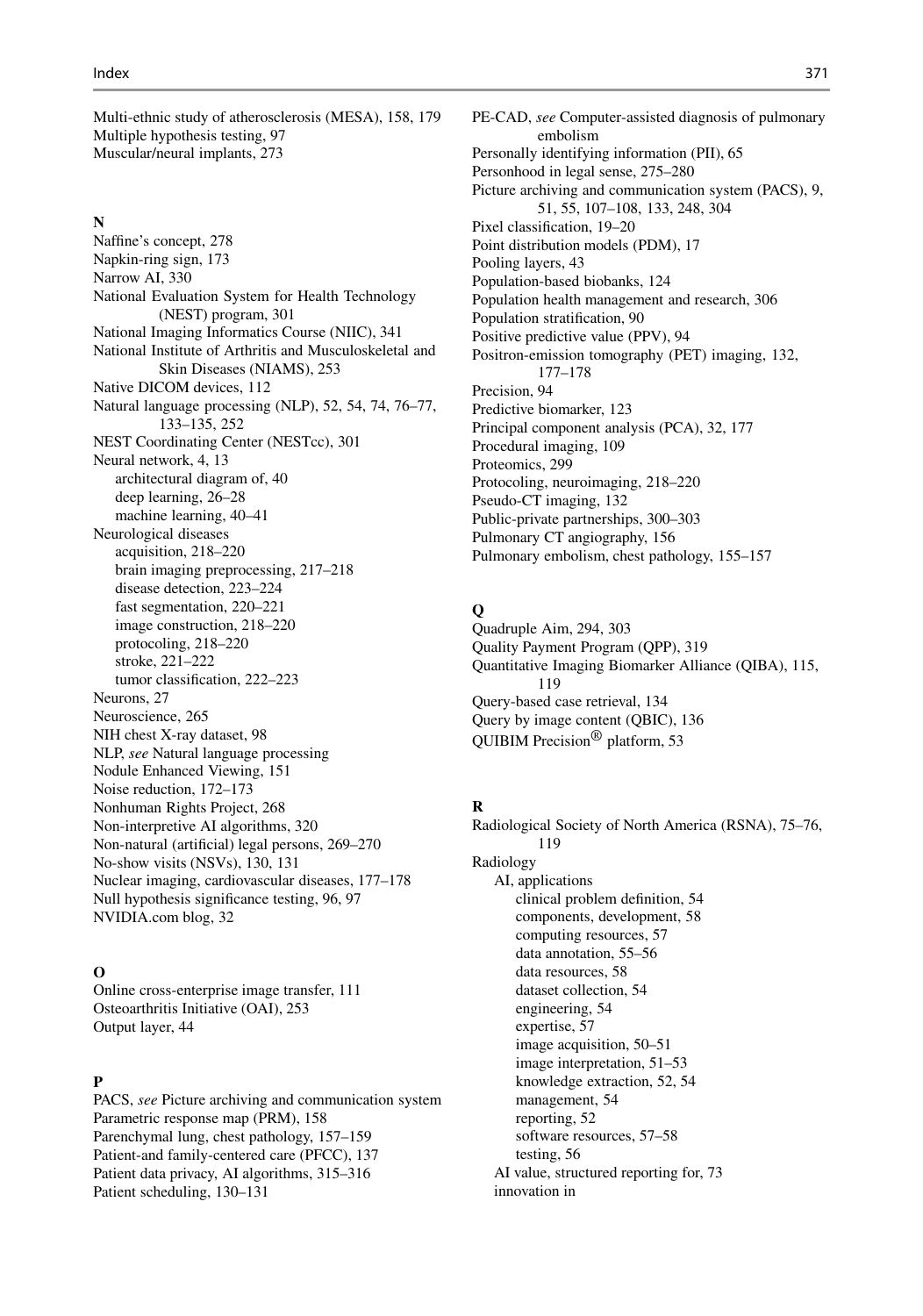AI, 330–331 radiologists' perspective, 331–333 level of expectation, 333–337 Radiology information systems (RIS), 54 Radiomics, 51, 153–155, 299 RadLex, 75, 79, 110 Random forest, 29, 42 Randomised control trial (RCT), 102 Reasonable Human, 276–277 Receiver operating characteristic (ROC) curve, 94, 95 Receptive fields, 32 Recurrent neural networks (RNN), 30, 52 Regions of interest (ROI), 51, 55 Reinforced learning, 299 ReLU, 43 Reporting, AI in, 133–134 Report turnaround times (RTAT), 135–136 Representational state transfer (REST), 306 Research Ethics Service (RES), 66 Residual layer, deep learning, 44 Restrictive cardiomyopathy (RCM), 171 Rights-based conception, 277 Robotics development of, 258 entities, 270–273 Robots classification, 281 Criminal Law, 274–275 legal acts, 283–285 legal personality, 259, 261–264 legal personhood, 262–264 legal positioning, 260–261, 286 legal subjectivity, 262–264 liability and legal subjectivity, 281–283 role and personality, 280 technological evolution, 258 Robust Learning-based Brain Extraction System (ROBEX), 217 RSNA, *see* Radiological Society of North America

#### **S**

Sampling bias, 91 Segment involvement scores (SIS), 175 Segment stenosis score (SSS), 175 SegNet, 44 Self-learning algorithms development, 280 Self-learning computer systems, 247 Semi-supervised learning, 207 Sensitivity, 93, 94 Service-oriented architecture (SOA) technology, 338 7th Framework Programme (FP7), 66 Signal-to-noise ratio (SNR), 132 SIIM Workflow Initiative in Medicine (SWIM), 136 Single image super-resolution, 132 Single-photon emission computed tomography (SPECT), 177–178 Smart network architectures, 30 Smart tissue autonomous robot (STAR), 257 Social robots, 285–286

Society of Imaging Informatics in Medicine (SIIM), 136, 341 Software as a Medical Device (SaMD), 301 Software development community, 295 Specificity, 93, 94 Spectral detector CT, 157 Speech recognition (SR), 52, 135 Staffing optimization, AI applications, 136 Staging biomarker, 123 Stratification, 92 Stress perfusion imaging, 177 Structured reporting conventional radiological reporting *vs.,* 74–75 integration, external data into, 78 technical implementations, 75–76 Subjective definitions, 87 Subpopulations and intermediate outcomes in COPD study (SPIROMICS), 158 Super-resolution imaging, 132 Supervised learning, 299, 341 Support vector machine (SVM), 29, 41, 130, 174 Surround suppression, 32 SVM, *see* Support vector machine Swiss Knife for Radiologists, 338 Synapses, 27 Synthetic CT, 132 Synthetic data generation, 206–207

## **T**

Tabar parenchymal patterns, 197, 198 Technological evolution, 258 Tensor, 28 Test set, 90 Text summarization technology, 134–135 Texture analysis (TA), 173 3D adaptivemultiple featuremethod, 159 Tomosynthesis, 208–209 Total stress perfusion deficit (TPD), 178 TOUCH-AI development platform, 311 Trade-off, 94 Transfer learning, 239 Transthoracic echocardiogram (TTE) imaging, 171 Tutorial papers, 32

#### **U**

UK Breast Screening History, 188–189 U-Net, 44, 45 UNET architecture, 240 Uniform Computer Information Transaction Act (UCITA), 285 Uniform Electronic Transaction Act (UETA), 285 Unsupervised learning, 299

#### **V**

Variational auto-encoders (VAEs), 206 Vector-based classification/regression, 16 Vendor Neutral AI Platform (VNAP), 179